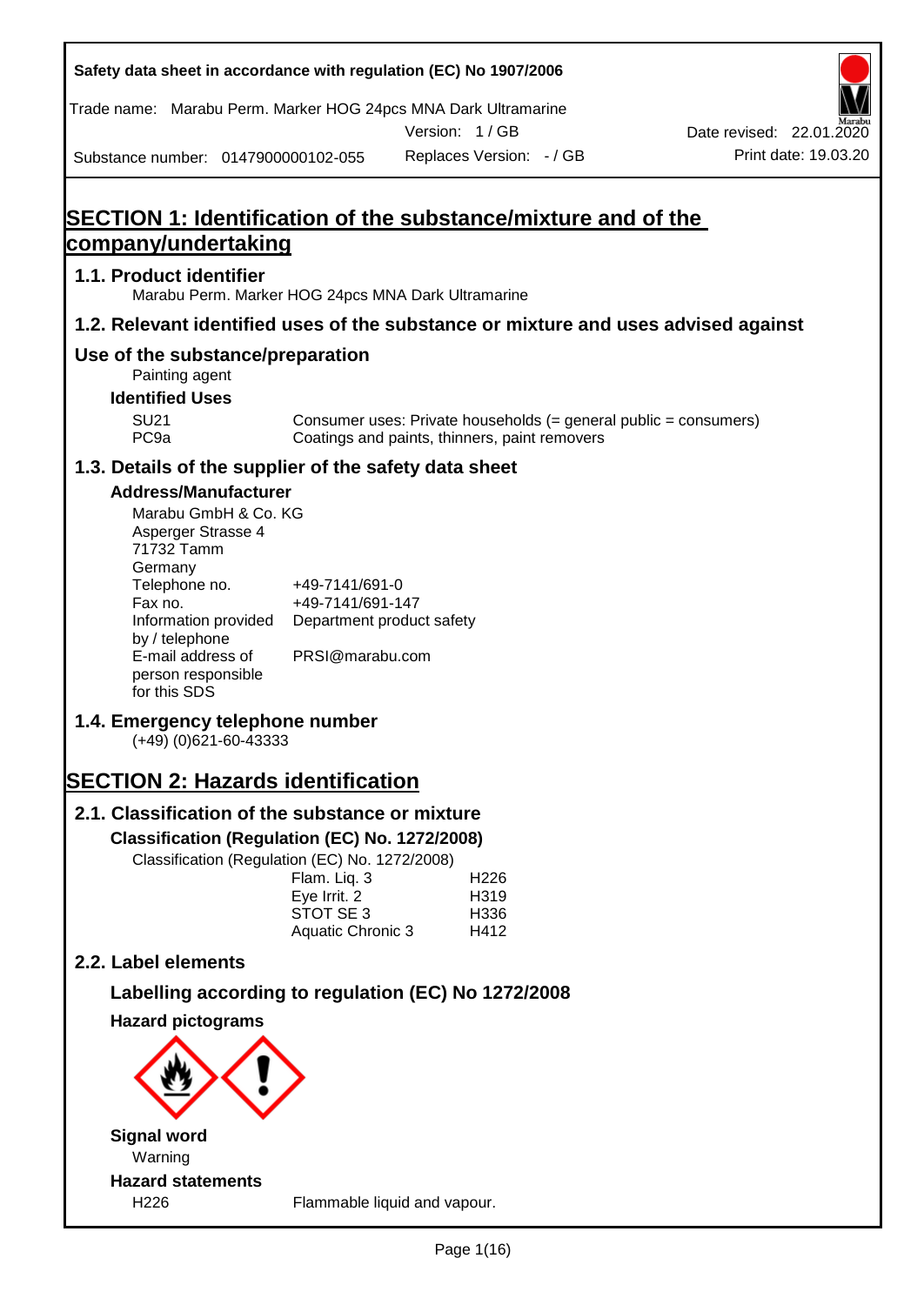| Safety data sheet in accordance with regulation (EC) No 1907/2006               |                                                       |      |                          |                          |      |                                                                                  |  |
|---------------------------------------------------------------------------------|-------------------------------------------------------|------|--------------------------|--------------------------|------|----------------------------------------------------------------------------------|--|
| Trade name: Marabu Perm. Marker HOG 24pcs MNA Dark Ultramarine                  |                                                       |      |                          |                          |      |                                                                                  |  |
|                                                                                 |                                                       |      | Version: 1/GB            |                          |      | Date revised: 22.01.2020                                                         |  |
| Substance number: 0147900000102-055                                             |                                                       |      |                          | Replaces Version: - / GB |      | Print date: 19.03.20                                                             |  |
| H319                                                                            | Causes serious eye irritation.                        |      |                          |                          |      |                                                                                  |  |
| H336                                                                            | May cause drowsiness or dizziness.                    |      |                          |                          |      |                                                                                  |  |
| H412                                                                            | Harmful to aquatic life with long lasting effects.    |      |                          |                          |      |                                                                                  |  |
| <b>Precautionary statements</b>                                                 |                                                       |      |                          |                          |      |                                                                                  |  |
| P <sub>101</sub>                                                                |                                                       |      |                          |                          |      | If medical advice is needed, have product container or label at hand.            |  |
| P102                                                                            | Keep out of reach of children.                        |      |                          |                          |      |                                                                                  |  |
| P210                                                                            | sources. No smoking.                                  |      |                          |                          |      | Keep away from heat, hot surfaces, sparks, open flames and other ignition        |  |
| P264.1                                                                          | Wash hands thoroughly after handling.                 |      |                          |                          |      |                                                                                  |  |
| P271                                                                            | Use only outdoors or in a well-ventilated area.       |      |                          |                          |      |                                                                                  |  |
| P280                                                                            |                                                       |      |                          |                          |      | Wear protective gloves / protective clothing / eye protection / face protection. |  |
| P305+P351+P338                                                                  | lenses, if present and easy to do. Continue rinsing.  |      |                          |                          |      | IF IN EYES: Rinse cautiously with water for several minutes. Remove contact      |  |
| P405                                                                            | Store locked up.                                      |      |                          |                          |      |                                                                                  |  |
| P501.9                                                                          | Dispose of contents / container as problematic waste. |      |                          |                          |      |                                                                                  |  |
| Hazardous component(s) to be indicated on label (Regulation (EC) No. 1272/2008) |                                                       |      |                          |                          |      |                                                                                  |  |
| contains                                                                        | 1-Methoxy-2-propanol                                  |      |                          |                          |      |                                                                                  |  |
| 2.3. Other hazards                                                              |                                                       |      |                          |                          |      |                                                                                  |  |
| No special hazards have to be mentioned.                                        |                                                       |      |                          |                          |      |                                                                                  |  |
| <b>SECTION 3: Composition/information on ingredients</b>                        |                                                       |      |                          |                          |      |                                                                                  |  |
| 3.2. Mixtures                                                                   |                                                       |      |                          |                          |      |                                                                                  |  |
| <b>Hazardous ingredients</b>                                                    |                                                       |      |                          |                          |      |                                                                                  |  |
| <b>Ethanol</b>                                                                  |                                                       |      |                          |                          |      |                                                                                  |  |
| CAS No.                                                                         | 64-17-5                                               |      |                          |                          |      |                                                                                  |  |
| EINECS no.                                                                      | 200-578-6                                             |      |                          |                          |      |                                                                                  |  |
| Registration no.                                                                | 01-2119457610-43                                      |      |                          |                          |      |                                                                                  |  |
| Concentration                                                                   | $>=$ 25                                               |      | $\leq$                   | 50                       | %    |                                                                                  |  |
|                                                                                 |                                                       |      |                          |                          |      |                                                                                  |  |
| Classification (Regulation (EC) No. 1272/2008)                                  |                                                       |      |                          |                          |      |                                                                                  |  |
|                                                                                 | Flam. Liq. 2                                          |      | H <sub>225</sub>         |                          |      |                                                                                  |  |
|                                                                                 | Eye Irrit. 2                                          |      | H319                     |                          |      |                                                                                  |  |
| Concentration limits (Regulation (EC) No. 1272/2008)                            |                                                       |      |                          |                          |      |                                                                                  |  |
|                                                                                 | Eye Irrit. 2                                          | H319 |                          | $>= 50 \%$               |      |                                                                                  |  |
| 1-Methoxy-2-propanol                                                            |                                                       |      |                          |                          |      |                                                                                  |  |
| CAS No.                                                                         | 107-98-2                                              |      |                          |                          |      |                                                                                  |  |
| EINECS no.                                                                      | 203-539-1                                             |      |                          |                          |      |                                                                                  |  |
| Registration no.                                                                | 01-2119457435-35                                      |      |                          |                          |      |                                                                                  |  |
| Concentration                                                                   | $>=$                                                  | 25   | $\,<\,$                  | 50                       | %    |                                                                                  |  |
| Classification (Regulation (EC) No. 1272/2008)                                  |                                                       |      |                          |                          |      |                                                                                  |  |
|                                                                                 | STOT SE 3                                             |      | H336                     |                          |      |                                                                                  |  |
|                                                                                 | Flam. Liq. 3                                          |      | H <sub>226</sub>         |                          |      |                                                                                  |  |
|                                                                                 |                                                       |      |                          |                          |      |                                                                                  |  |
| <b>Benzyl alcohol</b>                                                           |                                                       |      |                          |                          |      |                                                                                  |  |
| CAS No.                                                                         | 100-51-6                                              |      |                          |                          |      |                                                                                  |  |
| EINECS no.                                                                      | 202-859-9                                             |      |                          |                          |      |                                                                                  |  |
| Registration no.                                                                | 01-2119492630-38                                      |      |                          |                          |      |                                                                                  |  |
| Concentration                                                                   | $>=$                                                  | 1    | $\overline{\phantom{a}}$ | 10                       | $\%$ |                                                                                  |  |
|                                                                                 |                                                       |      |                          |                          |      |                                                                                  |  |
| Classification (Regulation (EC) No. 1272/2008)                                  |                                                       |      |                          |                          |      |                                                                                  |  |
|                                                                                 | Acute Tox. 4                                          |      | H332                     |                          |      |                                                                                  |  |
|                                                                                 |                                                       |      |                          |                          |      |                                                                                  |  |

 $\mathbf{r}$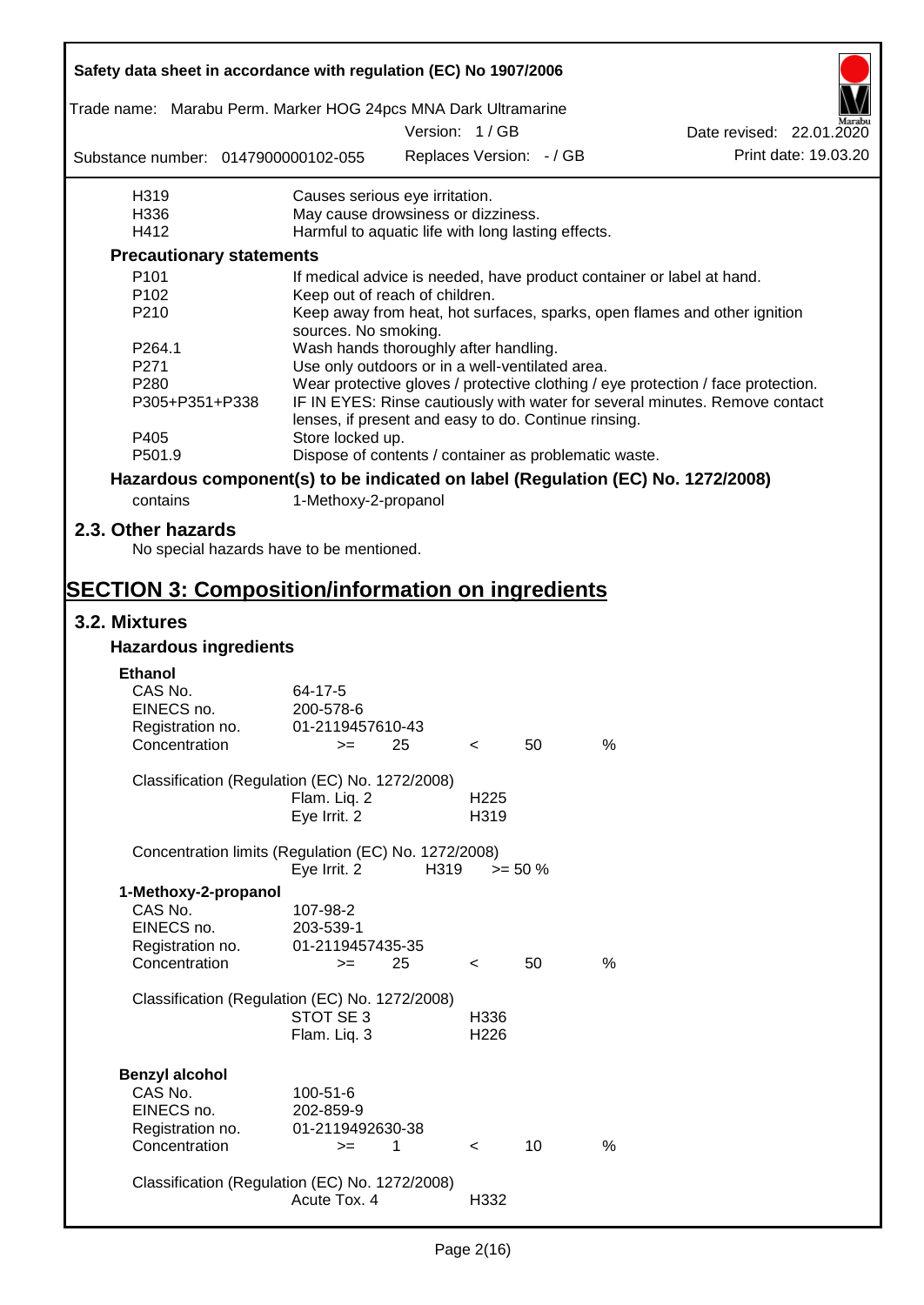|                       | Safety data sheet in accordance with regulation (EC) No 1907/2006<br>Trade name: Marabu Perm. Marker HOG 24pcs MNA Dark Ultramarine |               |                                               |    |      |                          | Aarabu               |
|-----------------------|-------------------------------------------------------------------------------------------------------------------------------------|---------------|-----------------------------------------------|----|------|--------------------------|----------------------|
|                       |                                                                                                                                     | Version: 1/GB |                                               |    |      | Date revised: 22.01.2020 |                      |
|                       | Substance number: 0147900000102-055                                                                                                 |               | Replaces Version: -/ GB                       |    |      |                          | Print date: 19.03.20 |
|                       | Acute Tox, 4                                                                                                                        |               | H302                                          |    |      |                          |                      |
|                       | Eye Irrit. 2                                                                                                                        |               | H319                                          |    |      |                          |                      |
| CAS No.<br>EINECS no. | 3',6'-bis(diethylamino)spiro[isobenzofuran-1(3H),9'-[9H]xanthene]-3-one<br>509-34-2<br>208-096-8                                    |               |                                               |    |      |                          |                      |
| Concentration         | $>=$                                                                                                                                | 2,5           | $\lt$                                         | 10 | $\%$ |                          |                      |
|                       | Classification (Regulation (EC) No. 1272/2008)<br>Acute Tox. 4<br>Eye Irrit. 2<br><b>Aquatic Chronic 2</b>                          |               | H <sub>302</sub><br>H <sub>3</sub> 19<br>H411 |    |      |                          |                      |

# **SECTION 4: First aid measures**

## **4.1. Description of first aid measures**

### **General information**

In all cases of doubt, or when symptoms persist, seek medical attention. Never give anything by mouth to an unconscious person. If unconscious place in recovery position and seek medical advice.

#### **After inhalation**

Remove to fresh air, keep patient warm and at rest. If breathing is irregular or stopped, administer artificial respiration.

#### **After skin contact**

Remove contaminated clothing. Wash skin thoroughly with soap and water or use recognised skin cleanser. Do NOT use solvents or thinners.

#### **After eye contact**

Remove contact lenses, irrigate copiously with clean, fresh water, holding the eyelids apart for at least 10 minutes and seek immediate medical advice.

#### **After ingestion**

If accidentally swallowed rinse the mouth with plenty of water (only if the person is conscious) and obtain immediate medical attention. Keep at rest. Do NOT induce vomiting.

### **4.2. Most important symptoms and effects, both acute and delayed**

Until now no symptoms known so far.

### **4.3. Indication of any immediate medical attention and special treatment needed**

### **Hints for the physician / treatment**

Treat symptomatically

# **SECTION 5: Firefighting measures**

### **5.1. Extinguishing media**

### **Suitable extinguishing media**

Recommended: alcohol resistant foam, CO2, powders, water spray/mist, Not be used for safety reasons: water *iet* 

### **5.2. Special hazards arising from the substance or mixture**

In the event of fire the following can be released: Carbon monoxide (CO); Carbon dioxide (CO2); dense black smoke; Nitrogen oxides (NOx); Sulphur oxides; Hydrogen chloride (HCl)

### **5.3. Advice for firefighters**

### **Special protective equipment for fire-fighting**

Cool closed containers exposed to fire with water. Do not allow run-off from fire fighting to enter drains or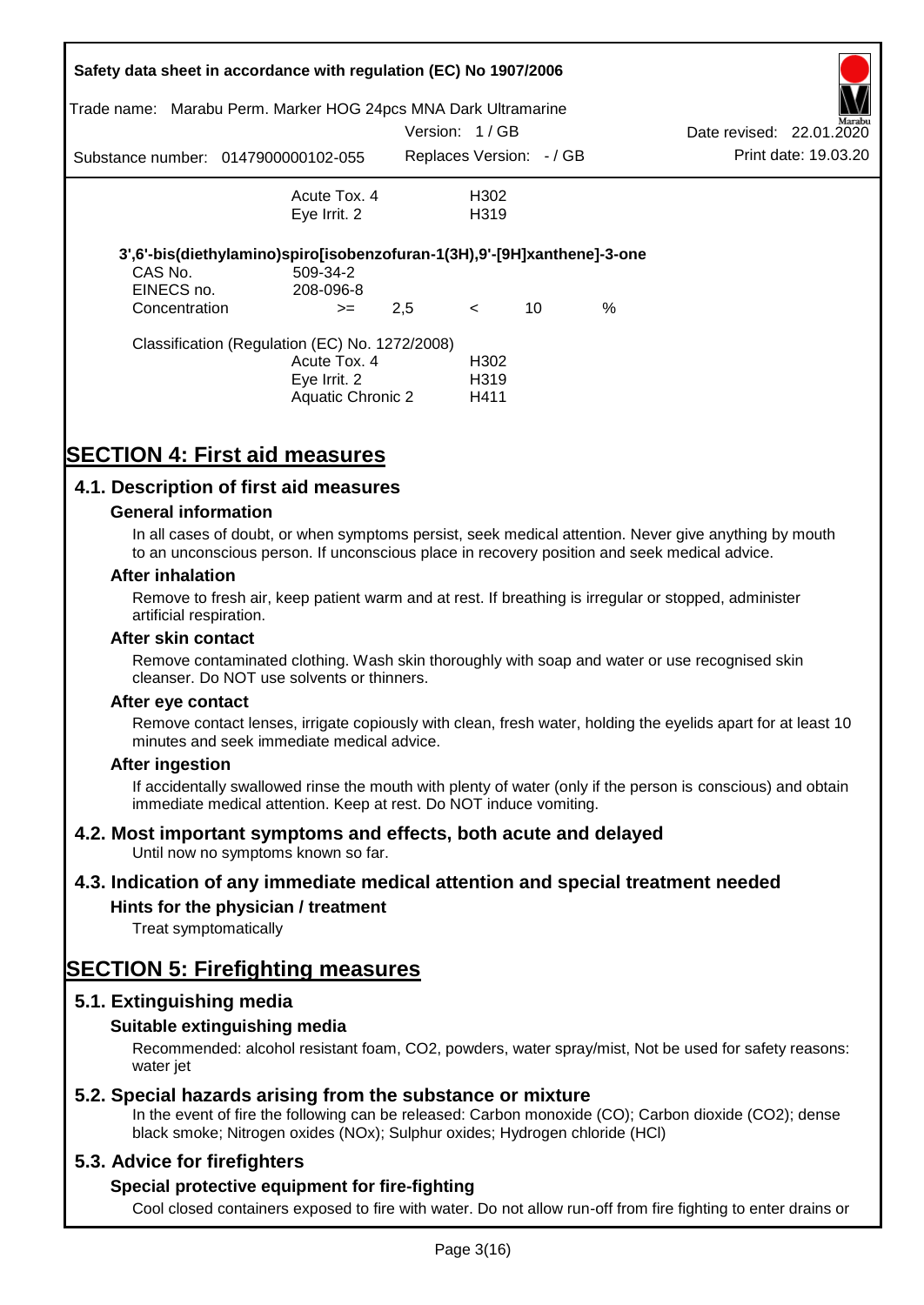Trade name: Marabu Perm. Marker HOG 24pcs MNA Dark Ultramarine

Version: 1 / GB

Replaces Version: - / GB Print date: 19.03.20 Date revised: 22.01.

Substance number: 0147900000102-055

water courses.

# **SECTION 6: Accidental release measures**

### **6.1. Personal precautions, protective equipment and emergency procedures**

Exclude sources of ignition and ventilate the area. Avoid breathing vapours. Refer to protective measures listed in Sections 7 and 8.

## **6.2. Environmental precautions**

Do not allow to enter drains or waterways. If the product contaminates lakes, rivers or sewage, inform appropriate authorities in accordance with local regulations.

## **6.3. Methods and material for containment and cleaning up**

Contain and collect spillage with non-combustible absorbent materials, e.g. sand, earth, vermiculite, diatomaceous earth and place in container for disposal according to local regulations (see section 13). Clean preferably with a detergent - avoid use of solvents.

### **6.4. Reference to other sections**

Information regarding Safe handling, see Section 7. Information regarding personal protective measures, see Section 8. Information regarding waste disposal, see Section 13.

# **SECTION 7: Handling and storage**

## **7.1. Precautions for safe handling**

## **Advice on safe handling**

Prevent the creation of flammable or explosive concentrations of vapour in air and avoid vapour concentration higher than the occupational exposure limits. In addition, the product should only be used in areas from which all naked lights and other sources of ignition have been excluded. Electrical equipment should be protected to the appropriate standard. Mixture may charge electrostatically: always use earthing leads when transferring from one container to another. Operators should wear anti-static footwear and clothing and floors should be of the conducting type. Isolate from sources of heat, sparks and open flame. No sparking tools should be used. Avoid skin and eye contact. Avoid the inhalation of particulates and spray mist arising from the application of this mixture. Smoking, eating and drinking shall be prohibited in application area. For personal protection see Section 8. Never use pressure to empty: container is not a pressure vessel. Always keep in containers of same material as the original one. Comply with the health and safety at work laws. Do not allow to enter drains or water courses.

### **Advice on protection against fire and explosion**

Vapours are heavier than air and may spread along floors. Vapours may form explosive mixtures with air.

### **Classification of fires / temperature class / Ignition group / Dust explosion class**

| Classification of fires | B (Combustible liquid substances) |
|-------------------------|-----------------------------------|
| Temperature class       | T3                                |

# **7.2. Conditions for safe storage, including any incompatibilities**

### **Requirements for storage rooms and vessels**

Electrical installations/working materials must comply with the local applied technological safety standards. Storage rooms in which filling operations take place must have a conducting floor. Store in accordance with national regulation

#### **Hints on storage assembly**

Store away from oxidising agents, from strongly alkaline and strongly acid materials.

### **Further information on storage conditions**

Observe label precautions. Store between 15 and 30 °C in a dry, well ventilated place away from sources of heat and direct sunlight. Keep container tightly closed. Keep away from sources of ignition. No smoking. Prevent unauthorised access. Containers which are opened must be carefully resealed and kept upright to prevent leakage.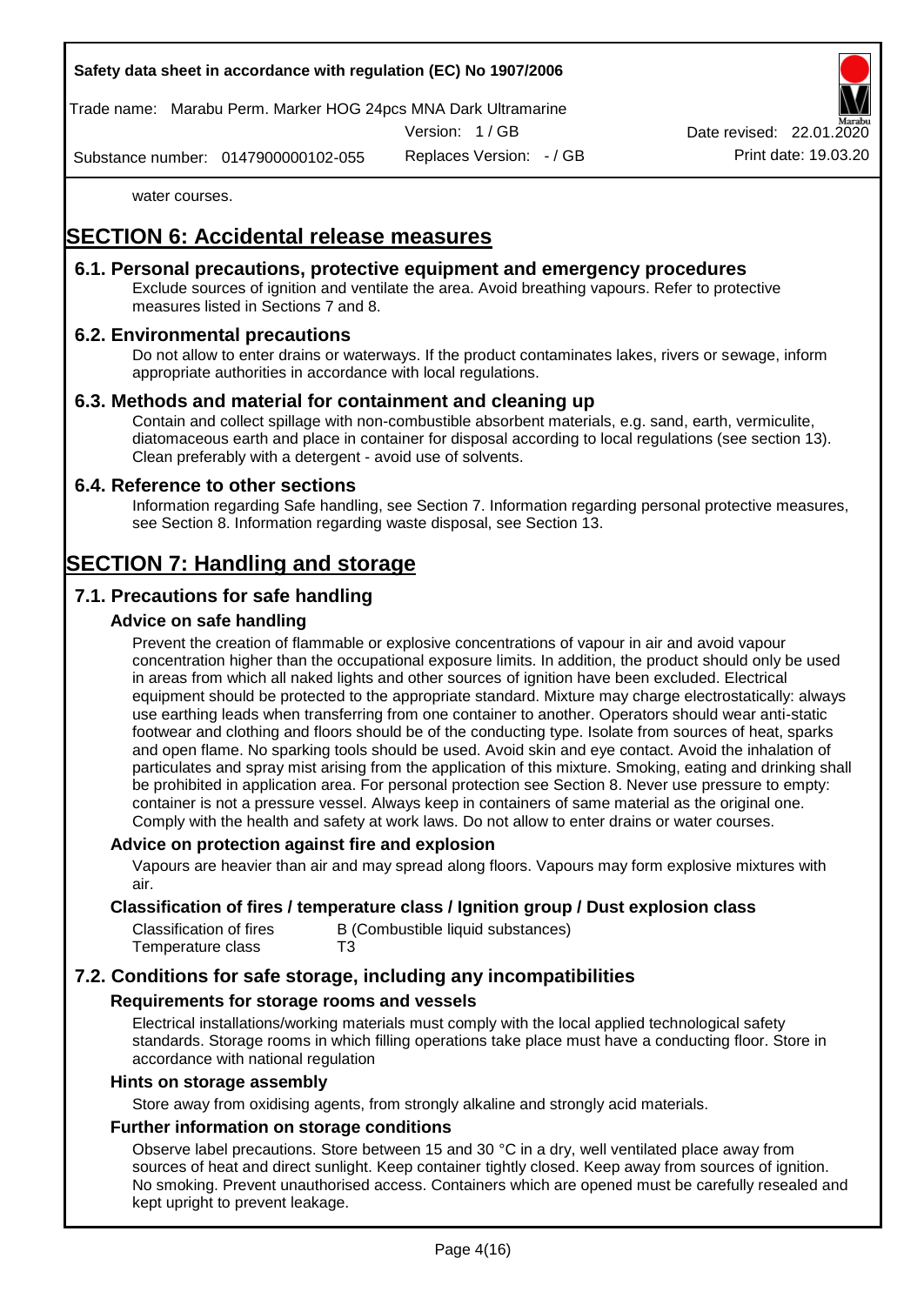| Safety data sheet in accordance with regulation (EC) No 1907/2006 |                          |                                           |      |                   |                      |  |  |
|-------------------------------------------------------------------|--------------------------|-------------------------------------------|------|-------------------|----------------------|--|--|
| Trade name: Marabu Perm. Marker HOG 24pcs MNA Dark Ultramarine    |                          | Date revised: 22.01.2020                  |      |                   |                      |  |  |
| Substance number: 0147900000102-055                               |                          | Version: 1/GB<br>Replaces Version: - / GB |      |                   | Print date: 19.03.20 |  |  |
| 7.3. Specific end use(s)<br>Painting agent                        |                          |                                           |      |                   |                      |  |  |
| <b>SECTION 8: Exposure controls/personal protection</b>           |                          |                                           |      |                   |                      |  |  |
| 8.1. Control parameters<br><b>Exposure limit values</b>           |                          |                                           |      |                   |                      |  |  |
|                                                                   |                          |                                           |      |                   |                      |  |  |
| <b>Ethanol</b><br>List                                            | <b>EH40</b>              |                                           |      |                   |                      |  |  |
| <b>Type</b>                                                       | <b>WEL</b>               |                                           |      |                   |                      |  |  |
| Value                                                             | 1920                     | mg/m <sup>3</sup>                         | 1000 | ppm(V)            |                      |  |  |
| <b>Status: 2011</b>                                               |                          |                                           |      |                   |                      |  |  |
| 1-Methoxy-2-propanol                                              |                          |                                           |      |                   |                      |  |  |
| List                                                              | EH40                     |                                           |      |                   |                      |  |  |
| <b>Type</b><br>Value                                              | WEL<br>375               | mg/m <sup>3</sup>                         | 100  | ppm(V)            |                      |  |  |
| Short term exposure limit                                         | 560                      | mg/m <sup>3</sup>                         | 150  | ppm(V)            |                      |  |  |
| Skin resorption / sensibilisation: Sk;                            |                          | <b>Status: 2011</b>                       |      |                   |                      |  |  |
| <b>Derived No/Minimal Effect Levels (DNEL/DMEL)</b>               |                          |                                           |      |                   |                      |  |  |
| <b>Ethanol</b>                                                    |                          |                                           |      |                   |                      |  |  |
| Type of value                                                     |                          | Derived No Effect Level (DNEL)            |      |                   |                      |  |  |
| Reference group                                                   | Worker                   |                                           |      |                   |                      |  |  |
| Duration of exposure                                              | Long term                |                                           |      |                   |                      |  |  |
| Route of exposure<br>Mode of action                               | inhalative               | Systemic effects                          |      |                   |                      |  |  |
| Concentration                                                     |                          | 950                                       |      | mg/m <sup>3</sup> |                      |  |  |
|                                                                   |                          |                                           |      |                   |                      |  |  |
| Type of value                                                     |                          | Derived No Effect Level (DNEL)            |      |                   |                      |  |  |
| Reference group                                                   | Worker                   |                                           |      |                   |                      |  |  |
| Duration of exposure<br>Route of exposure                         | Short term<br>inhalative |                                           |      |                   |                      |  |  |
| Mode of action                                                    |                          | Local effects                             |      |                   |                      |  |  |
| Concentration                                                     |                          | 1900                                      |      | mg/m <sup>3</sup> |                      |  |  |
|                                                                   |                          |                                           |      |                   |                      |  |  |
| Type of value                                                     |                          | Derived No Effect Level (DNEL)            |      |                   |                      |  |  |
| Reference group<br>Duration of exposure                           | Worker<br>Long term      |                                           |      |                   |                      |  |  |
| Route of exposure                                                 | dermal                   |                                           |      |                   |                      |  |  |
| Mode of action                                                    |                          | Systemic effects                          |      |                   |                      |  |  |
| Concentration                                                     |                          | 343                                       |      | mg/kg/d           |                      |  |  |
| Type of value                                                     |                          | Derived No Effect Level (DNEL)            |      |                   |                      |  |  |
| Reference group                                                   | Consumer                 |                                           |      |                   |                      |  |  |
| Duration of exposure                                              | Long term                |                                           |      |                   |                      |  |  |
| Route of exposure                                                 | inhalative               |                                           |      |                   |                      |  |  |
| Mode of action                                                    |                          | Systemic effects                          |      |                   |                      |  |  |
| Concentration                                                     |                          | 114                                       |      | mg/m <sup>3</sup> |                      |  |  |
| Type of value                                                     |                          | Derived No Effect Level (DNEL)            |      |                   |                      |  |  |
| Reference group                                                   | Consumer                 |                                           |      |                   |                      |  |  |
| Duration of exposure                                              | Short term               |                                           |      |                   |                      |  |  |
| Route of exposure                                                 | inhalative               |                                           |      |                   |                      |  |  |
| Mode of action                                                    |                          | Local effects                             |      |                   |                      |  |  |
| Concentration                                                     |                          | 950                                       |      | mg/m <sup>3</sup> |                      |  |  |

 $\overline{a}$ 

 $\Gamma$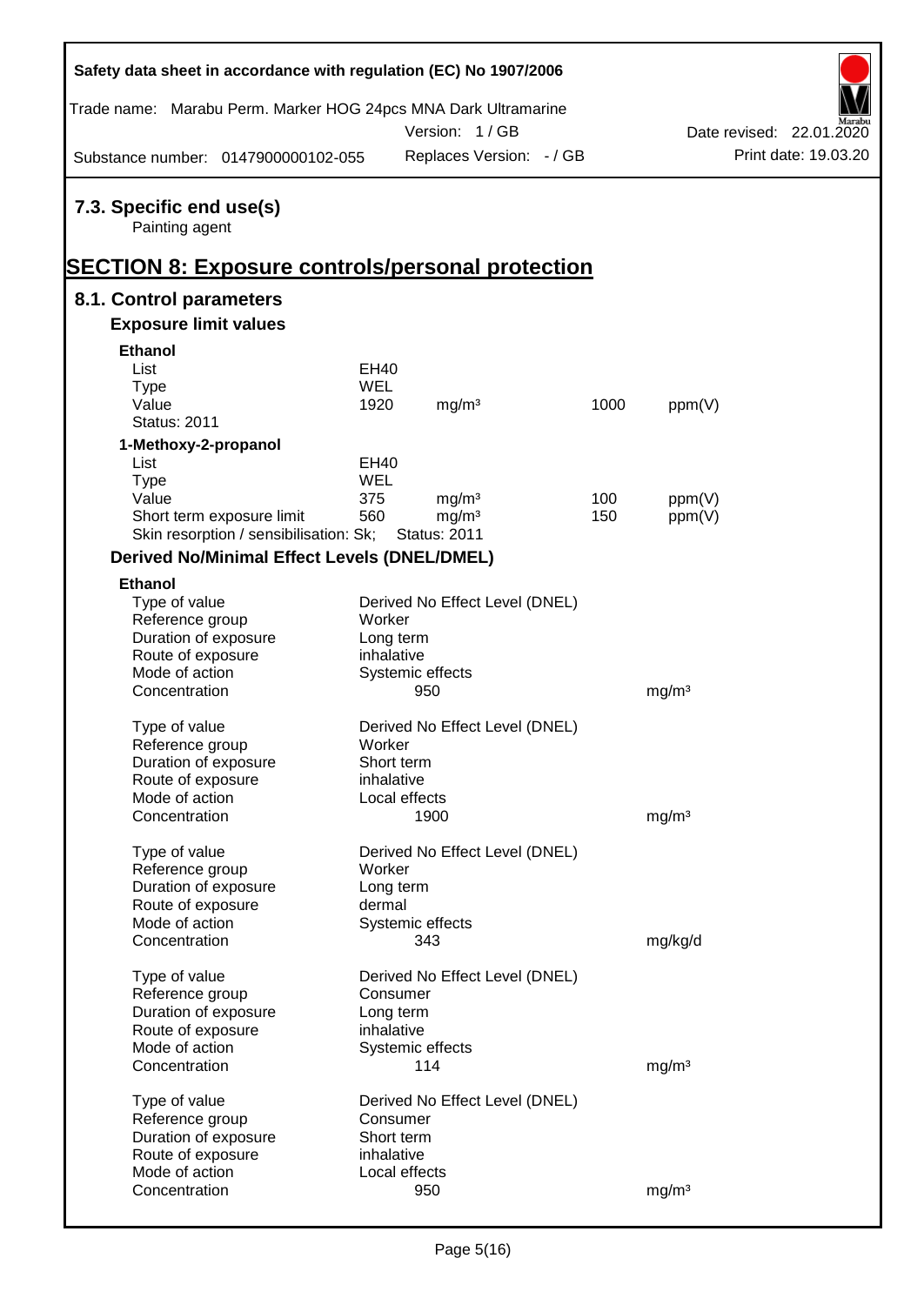| Safety data sheet in accordance with regulation (EC) No 1907/2006 |                                |                          |                          |  |  |  |
|-------------------------------------------------------------------|--------------------------------|--------------------------|--------------------------|--|--|--|
| Trade name: Marabu Perm. Marker HOG 24pcs MNA Dark Ultramarine    | Version: 1/GB                  |                          | Date revised: 22.01.2020 |  |  |  |
| Substance number: 0147900000102-055                               |                                | Replaces Version: - / GB | Print date: 19.03.20     |  |  |  |
| Type of value                                                     | Derived No Effect Level (DNEL) |                          |                          |  |  |  |
| Reference group                                                   | Consumer                       |                          |                          |  |  |  |
| Duration of exposure                                              | Long term                      |                          |                          |  |  |  |
| Route of exposure                                                 | dermal                         |                          |                          |  |  |  |
| Mode of action                                                    | Systemic effects               |                          |                          |  |  |  |
| Concentration                                                     | 206                            |                          | mg/kg/d                  |  |  |  |
| Type of value                                                     | Derived No Effect Level (DNEL) |                          |                          |  |  |  |
| Reference group                                                   | Consumer                       |                          |                          |  |  |  |
| Duration of exposure                                              | Long term                      |                          |                          |  |  |  |
| Route of exposure                                                 | oral                           |                          |                          |  |  |  |
| Mode of action                                                    | Systemic effects               |                          |                          |  |  |  |
| Concentration                                                     | 87                             |                          | mg/kg/d                  |  |  |  |
| 1-Methoxy-2-propanol                                              |                                |                          |                          |  |  |  |
| Type of value                                                     | Derived No Effect Level (DNEL) |                          |                          |  |  |  |
| Reference group                                                   | Worker                         |                          |                          |  |  |  |
| Duration of exposure                                              | Acute                          |                          |                          |  |  |  |
| Route of exposure                                                 | inhalative                     |                          |                          |  |  |  |
| Mode of action                                                    | Local effects                  |                          |                          |  |  |  |
| Concentration                                                     | 553,5                          |                          | mg/m <sup>3</sup>        |  |  |  |
| Type of value                                                     | Derived No Effect Level (DNEL) |                          |                          |  |  |  |
| Reference group                                                   | Worker                         |                          |                          |  |  |  |
| Duration of exposure                                              | Long term                      |                          |                          |  |  |  |
| Route of exposure                                                 | dermal                         |                          |                          |  |  |  |
| Mode of action                                                    | Systemic effects               |                          |                          |  |  |  |
| Concentration                                                     | 50,6                           |                          | mg/person/               |  |  |  |
|                                                                   |                                |                          | d                        |  |  |  |
| Type of value                                                     | Derived No Effect Level (DNEL) |                          |                          |  |  |  |
| Reference group                                                   | Worker                         |                          |                          |  |  |  |
| Duration of exposure                                              | Long term                      |                          |                          |  |  |  |
| Route of exposure                                                 | inhalative                     |                          |                          |  |  |  |
| Mode of action                                                    | Systemic effects               |                          |                          |  |  |  |
| Concentration                                                     | 369                            |                          | mg/m <sup>3</sup>        |  |  |  |
|                                                                   |                                |                          |                          |  |  |  |
| Type of value                                                     | Derived No Effect Level (DNEL) |                          |                          |  |  |  |
| Reference group                                                   | <b>General Population</b>      |                          |                          |  |  |  |
| Duration of exposure                                              | Long term                      |                          |                          |  |  |  |
| Route of exposure                                                 | dermal                         |                          |                          |  |  |  |
| Mode of action                                                    | Systemic effects               |                          |                          |  |  |  |
| Concentration                                                     | 18,1                           |                          | mg/kg                    |  |  |  |
| Type of value                                                     | Derived No Effect Level (DNEL) |                          |                          |  |  |  |
| Reference group                                                   | <b>General Population</b>      |                          |                          |  |  |  |
| Duration of exposure                                              | Long term                      |                          |                          |  |  |  |
| Route of exposure                                                 | inhalative                     |                          |                          |  |  |  |
| Mode of action                                                    | Systemic effects               |                          |                          |  |  |  |
| Concentration                                                     | 43,9                           |                          | mg/m <sup>3</sup>        |  |  |  |
| Type of value                                                     | Derived No Effect Level (DNEL) |                          |                          |  |  |  |
| Reference group                                                   | <b>General Population</b>      |                          |                          |  |  |  |
| Duration of exposure                                              | Long term                      |                          |                          |  |  |  |
| Route of exposure                                                 | oral                           |                          |                          |  |  |  |
| Mode of action                                                    | Systemic effects               |                          |                          |  |  |  |
| Concentration                                                     | 3,3                            |                          | mg/kg/d                  |  |  |  |
|                                                                   |                                |                          |                          |  |  |  |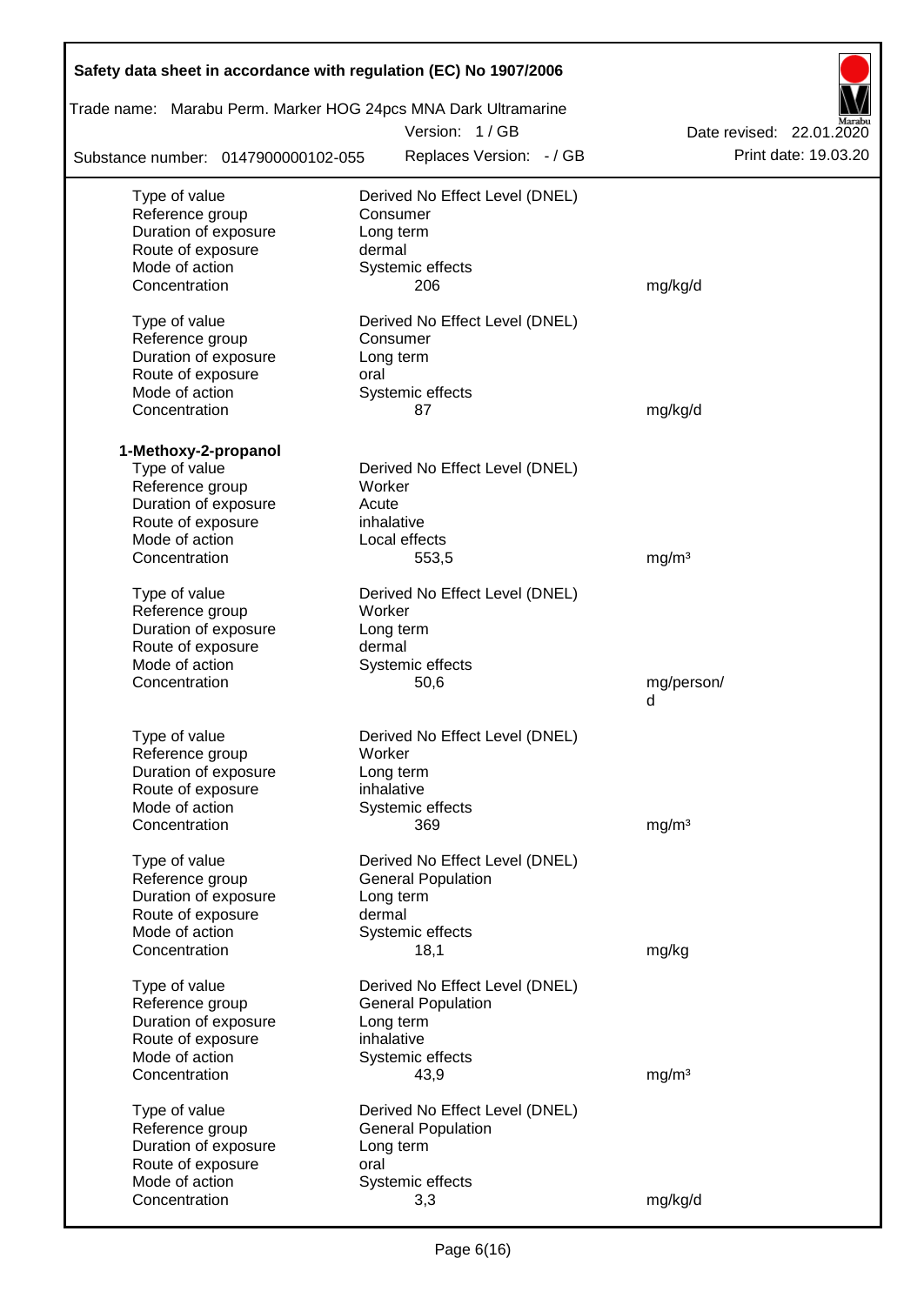|  | Trade name: Marabu Perm. Marker HOG 24pcs MNA Dark Ultramarine |  |
|--|----------------------------------------------------------------|--|
|  | Version: 1/GB                                                  |  |

Substance number: 0147900000102-055

Replaces Version: - / GB Print date: 19.03.20 Date revised: 22.01.2020

| <b>Benzyl alcohol</b> |                                |                   |
|-----------------------|--------------------------------|-------------------|
| Type of value         | Derived No Effect Level (DNEL) |                   |
| Reference group       | Worker                         |                   |
| Duration of exposure  | Long term                      |                   |
| Route of exposure     | inhalative                     |                   |
| Mode of action        | Systemic effects               |                   |
| Concentration         | 22                             | mg/m <sup>3</sup> |
|                       |                                |                   |
| Type of value         | Derived No Effect Level (DNEL) |                   |
| Reference group       | Worker                         |                   |
| Duration of exposure  | Short term                     |                   |
| Route of exposure     | inhalative                     |                   |
| Mode of action        | Systemic effects               |                   |
| Concentration         | 110                            | mg/m <sup>3</sup> |
|                       |                                |                   |
| Type of value         | Derived No Effect Level (DNEL) |                   |
| Reference group       | Worker                         |                   |
| Duration of exposure  | Long term                      |                   |
| Route of exposure     | dermal                         |                   |
| Mode of action        | Systemic effects               |                   |
| Concentration         | 8                              | mg/kg/d           |
|                       |                                |                   |
| Type of value         | Derived No Effect Level (DNEL) |                   |
| Reference group       | Worker                         |                   |
| Duration of exposure  | Short term                     |                   |
| Route of exposure     | dermal                         |                   |
| Mode of action        | Systemic effects               |                   |
| Concentration         | 40                             | mg/kg/d           |
|                       |                                |                   |
| Type of value         | Derived No Effect Level (DNEL) |                   |
| Reference group       | Consumer                       |                   |
| Duration of exposure  | Long term                      |                   |
| Route of exposure     | inhalative                     |                   |
| Mode of action        | Systemic effects               |                   |
| Concentration         | 5,4                            | mg/m <sup>3</sup> |
| Type of value         | Derived No Effect Level (DNEL) |                   |
| Reference group       | Consumer                       |                   |
| Duration of exposure  | Short term                     |                   |
| Route of exposure     | inhalative                     |                   |
| Mode of action        | Systemic effects               |                   |
| Concentration         | 27                             | mg/m <sup>3</sup> |
|                       |                                |                   |
| Type of value         | Derived No Effect Level (DNEL) |                   |
| Reference group       | Consumer                       |                   |
| Duration of exposure  | Long term                      |                   |
| Route of exposure     | dermal                         |                   |
| Mode of action        | Systemic effects               |                   |
| Concentration         | 4                              | mg/kg/d           |
|                       |                                |                   |
| Type of value         | Derived No Effect Level (DNEL) |                   |
| Reference group       | Consumer                       |                   |
| Duration of exposure  | Short term                     |                   |
| Route of exposure     | dermal                         |                   |
| Mode of action        | Systemic effects               |                   |
| Concentration         | 20                             | mg/kg/d           |
|                       |                                |                   |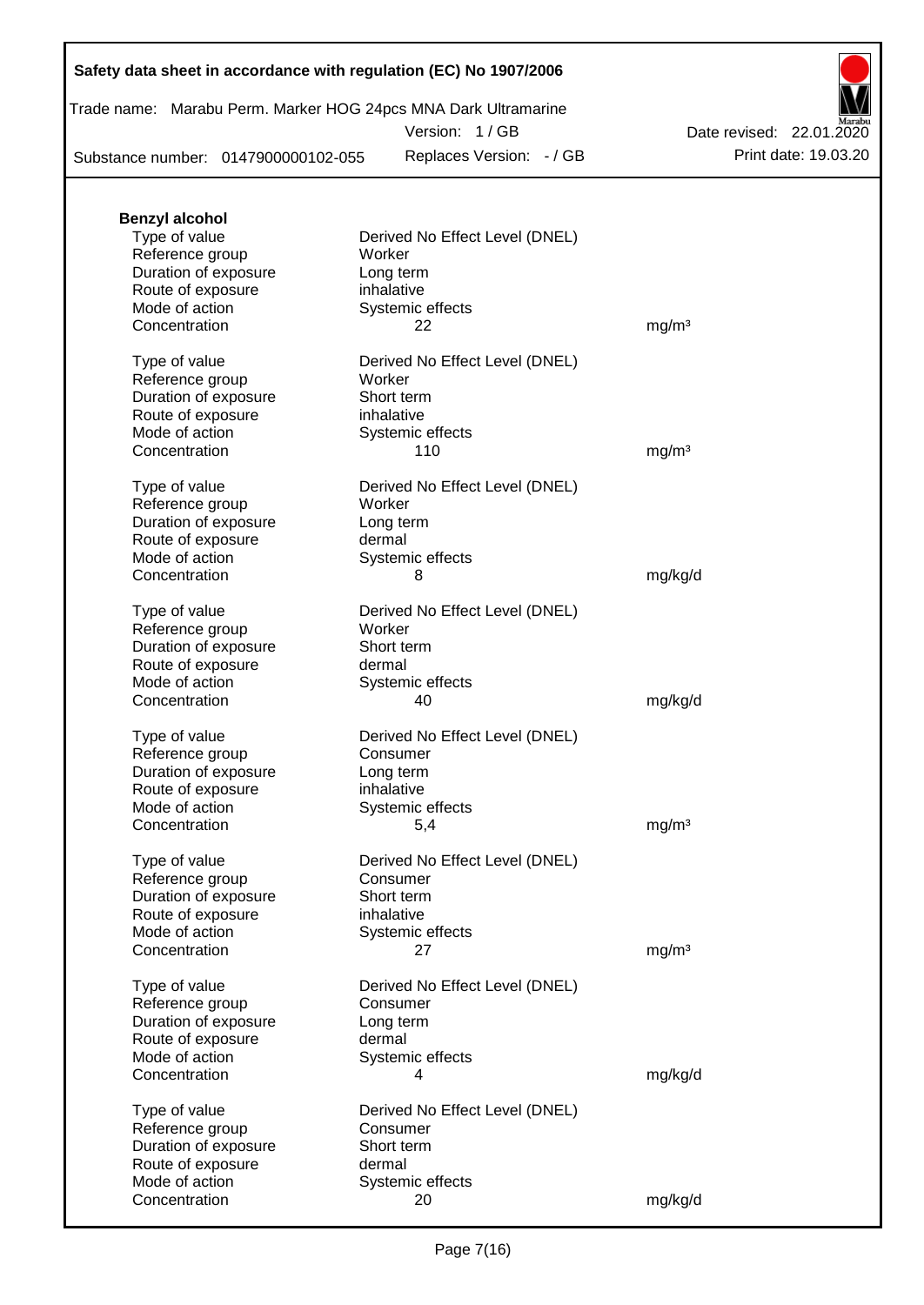| Safety data sheet in accordance with regulation (EC) No 1907/2006 |             |                                |                          |  |  |  |  |
|-------------------------------------------------------------------|-------------|--------------------------------|--------------------------|--|--|--|--|
| Trade name: Marabu Perm. Marker HOG 24pcs MNA Dark Ultramarine    |             | Version: 1/GB                  | Date revised: 22.01.2020 |  |  |  |  |
| Substance number: 0147900000102-055                               |             | Replaces Version: - / GB       | Print date: 19.03.20     |  |  |  |  |
|                                                                   |             |                                |                          |  |  |  |  |
| Type of value                                                     |             | Derived No Effect Level (DNEL) |                          |  |  |  |  |
| Reference group                                                   |             | Consumer                       |                          |  |  |  |  |
| Duration of exposure                                              |             | Long term                      |                          |  |  |  |  |
| Route of exposure                                                 | oral        |                                |                          |  |  |  |  |
| Mode of action                                                    |             | Systemic effects               |                          |  |  |  |  |
| Concentration                                                     |             | 4                              | mg/kg/d                  |  |  |  |  |
| Type of value                                                     |             | Derived No Effect Level (DNEL) |                          |  |  |  |  |
| Reference group                                                   |             | Consumer                       |                          |  |  |  |  |
| Duration of exposure                                              |             | Short term                     |                          |  |  |  |  |
| Route of exposure                                                 | oral        |                                |                          |  |  |  |  |
| Mode of action                                                    |             | Systemic effects               |                          |  |  |  |  |
| Concentration                                                     |             | 20                             | mg/kg/d                  |  |  |  |  |
| <b>Predicted No Effect Concentration (PNEC)</b>                   |             |                                |                          |  |  |  |  |
| Ethanol                                                           |             |                                |                          |  |  |  |  |
| Type of value                                                     | <b>PNEC</b> |                                |                          |  |  |  |  |
| <b>Type</b>                                                       |             | Freshwater                     |                          |  |  |  |  |
| Concentration                                                     |             | 0,96                           | mg/l                     |  |  |  |  |
| Type of value                                                     | <b>PNEC</b> |                                |                          |  |  |  |  |
| <b>Type</b>                                                       |             | Saltwater                      |                          |  |  |  |  |
| Concentration                                                     |             | 0,79                           | mg/l                     |  |  |  |  |
| Type of value                                                     | <b>PNEC</b> |                                |                          |  |  |  |  |
| <b>Type</b>                                                       |             | Water (intermittent release)   |                          |  |  |  |  |
| Concentration                                                     |             | 2,75                           | mg/l                     |  |  |  |  |
| Type of value                                                     | <b>PNEC</b> |                                |                          |  |  |  |  |
| Type                                                              |             | Sewage treatment plant (STP)   |                          |  |  |  |  |
| Concentration                                                     |             | 580                            | mg/l                     |  |  |  |  |
|                                                                   |             |                                |                          |  |  |  |  |
| Type of value                                                     | <b>PNEC</b> |                                |                          |  |  |  |  |
| <b>Type</b>                                                       |             | Freshwater sediment            |                          |  |  |  |  |
| Concentration                                                     |             | 3,6                            | mg/kg                    |  |  |  |  |
| Type of value                                                     | <b>PNEC</b> |                                |                          |  |  |  |  |
| <b>Type</b>                                                       |             | Marine sediment                |                          |  |  |  |  |
| Concentration                                                     |             | 2,9                            | mg/kg                    |  |  |  |  |
| Type of value                                                     | <b>PNEC</b> |                                |                          |  |  |  |  |
| <b>Type</b>                                                       | Soil        |                                |                          |  |  |  |  |
| Concentration                                                     |             | 0,63                           | mg/kg                    |  |  |  |  |
|                                                                   |             |                                |                          |  |  |  |  |
| 1-Methoxy-2-propanol                                              | <b>PNEC</b> |                                |                          |  |  |  |  |
| Type of value<br><b>Type</b>                                      |             | Freshwater                     |                          |  |  |  |  |
| Concentration                                                     |             | 10                             | mg/l                     |  |  |  |  |
|                                                                   |             |                                |                          |  |  |  |  |
| Type of value                                                     | <b>PNEC</b> |                                |                          |  |  |  |  |
| <b>Type</b><br>Concentration                                      | Water       | 41,6                           | mg/kg                    |  |  |  |  |
|                                                                   |             |                                |                          |  |  |  |  |
| Type of value                                                     | <b>PNEC</b> |                                |                          |  |  |  |  |
| <b>Type</b><br>Concentration                                      |             | Sediment<br>41,6               | mg/kg                    |  |  |  |  |
|                                                                   |             |                                |                          |  |  |  |  |

 $\Gamma$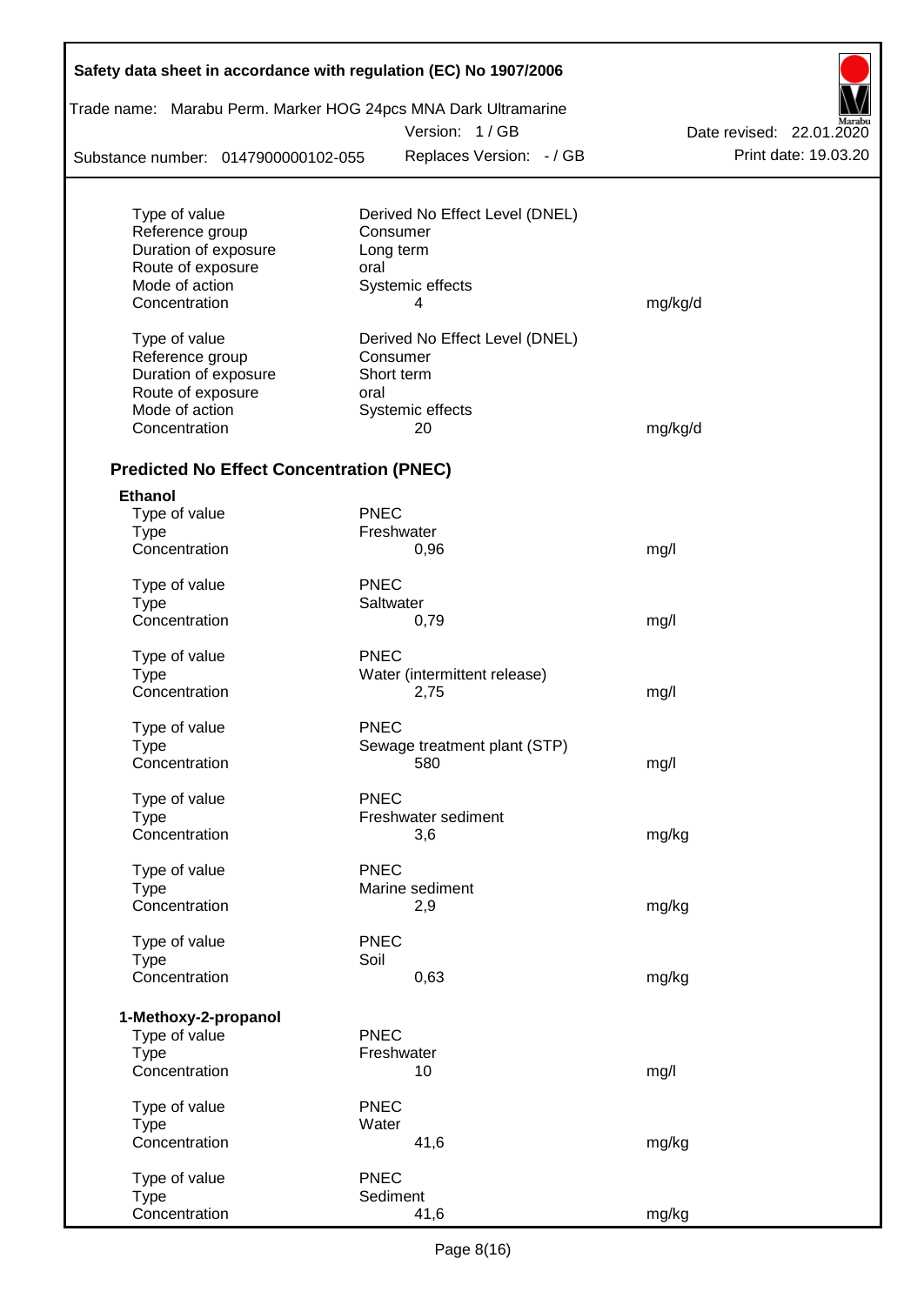| Trade name: Marabu Perm. Marker HOG 24pcs MNA Dark Ultramarine<br>Version: 1/GB<br>Date revised: 22.01.2020 |                              |                      |  |  |  |  |  |  |  |
|-------------------------------------------------------------------------------------------------------------|------------------------------|----------------------|--|--|--|--|--|--|--|
| Substance number: 0147900000102-055                                                                         | Replaces Version: - / GB     | Print date: 19.03.20 |  |  |  |  |  |  |  |
| Type of value                                                                                               | <b>PNEC</b>                  |                      |  |  |  |  |  |  |  |
| <b>Type</b>                                                                                                 | Marine sediment              |                      |  |  |  |  |  |  |  |
| Concentration                                                                                               | 4,17                         | mg/kg                |  |  |  |  |  |  |  |
| Type of value                                                                                               | <b>PNEC</b>                  |                      |  |  |  |  |  |  |  |
| <b>Type</b>                                                                                                 | Soil                         |                      |  |  |  |  |  |  |  |
| Concentration                                                                                               | 2,47                         | mg/kg                |  |  |  |  |  |  |  |
| Type of value                                                                                               | <b>PNEC</b>                  |                      |  |  |  |  |  |  |  |
| <b>Type</b>                                                                                                 | Sewage treatment plant (STP) |                      |  |  |  |  |  |  |  |
| Concentration                                                                                               | 100                          | mg/l                 |  |  |  |  |  |  |  |
| <b>Benzyl alcohol</b>                                                                                       |                              |                      |  |  |  |  |  |  |  |
| Type of value                                                                                               | <b>PNEC</b>                  |                      |  |  |  |  |  |  |  |
| <b>Type</b>                                                                                                 | Freshwater                   |                      |  |  |  |  |  |  |  |
| Concentration                                                                                               | 1                            | mg/l                 |  |  |  |  |  |  |  |
| Type of value                                                                                               | <b>PNEC</b>                  |                      |  |  |  |  |  |  |  |
| <b>Type</b>                                                                                                 | Saltwater                    |                      |  |  |  |  |  |  |  |
| Concentration                                                                                               | 0,1                          | mg/l                 |  |  |  |  |  |  |  |
| Type of value                                                                                               | <b>PNEC</b>                  |                      |  |  |  |  |  |  |  |
| Type                                                                                                        | Water (intermittent release) |                      |  |  |  |  |  |  |  |
| Concentration                                                                                               | 2,3                          | mg/l                 |  |  |  |  |  |  |  |
| Type of value                                                                                               | <b>PNEC</b>                  |                      |  |  |  |  |  |  |  |
| Type                                                                                                        | Sewage treatment plant (STP) |                      |  |  |  |  |  |  |  |
| Concentration                                                                                               | 39                           | mg/l                 |  |  |  |  |  |  |  |
| Type of value                                                                                               | <b>PNEC</b>                  |                      |  |  |  |  |  |  |  |
| Type                                                                                                        | Freshwater sediment          |                      |  |  |  |  |  |  |  |
| Concentration                                                                                               | 5,27                         | mg/kg                |  |  |  |  |  |  |  |
| Type of value                                                                                               | <b>PNEC</b>                  |                      |  |  |  |  |  |  |  |
| Type                                                                                                        | Marine sediment              |                      |  |  |  |  |  |  |  |
| Concentration                                                                                               | 0,527                        | mg/kg                |  |  |  |  |  |  |  |
| Type of value                                                                                               | <b>PNEC</b>                  |                      |  |  |  |  |  |  |  |
| <b>Type</b>                                                                                                 | Soil                         |                      |  |  |  |  |  |  |  |
| Concentration                                                                                               | 0,456                        | mg/kg                |  |  |  |  |  |  |  |

## **8.2. Exposure controls**

#### **Exposure controls**

Provide adequate ventilation. Where reasonably practicable this should be achieved by the use of local exhaust ventilation and good general extraction. If these are not sufficient to maintain concentrations of particulates and solvent vapour below the OEL, suitable respiratory protection must be worn.

#### **Respiratory protection**

If workers are exposed to concentrations above the exposure limit they must use appropriate, certified respirators. Full mask, filter A

#### **Hand protection**

There is no one glove material or combination of materials that will give unlimited resistance to any individual or combination of chemicals.

For prolonged or repeated handling nitrile rubber gloves with textile undergloves are required. Material thickness  $\rightarrow$  0.5 mm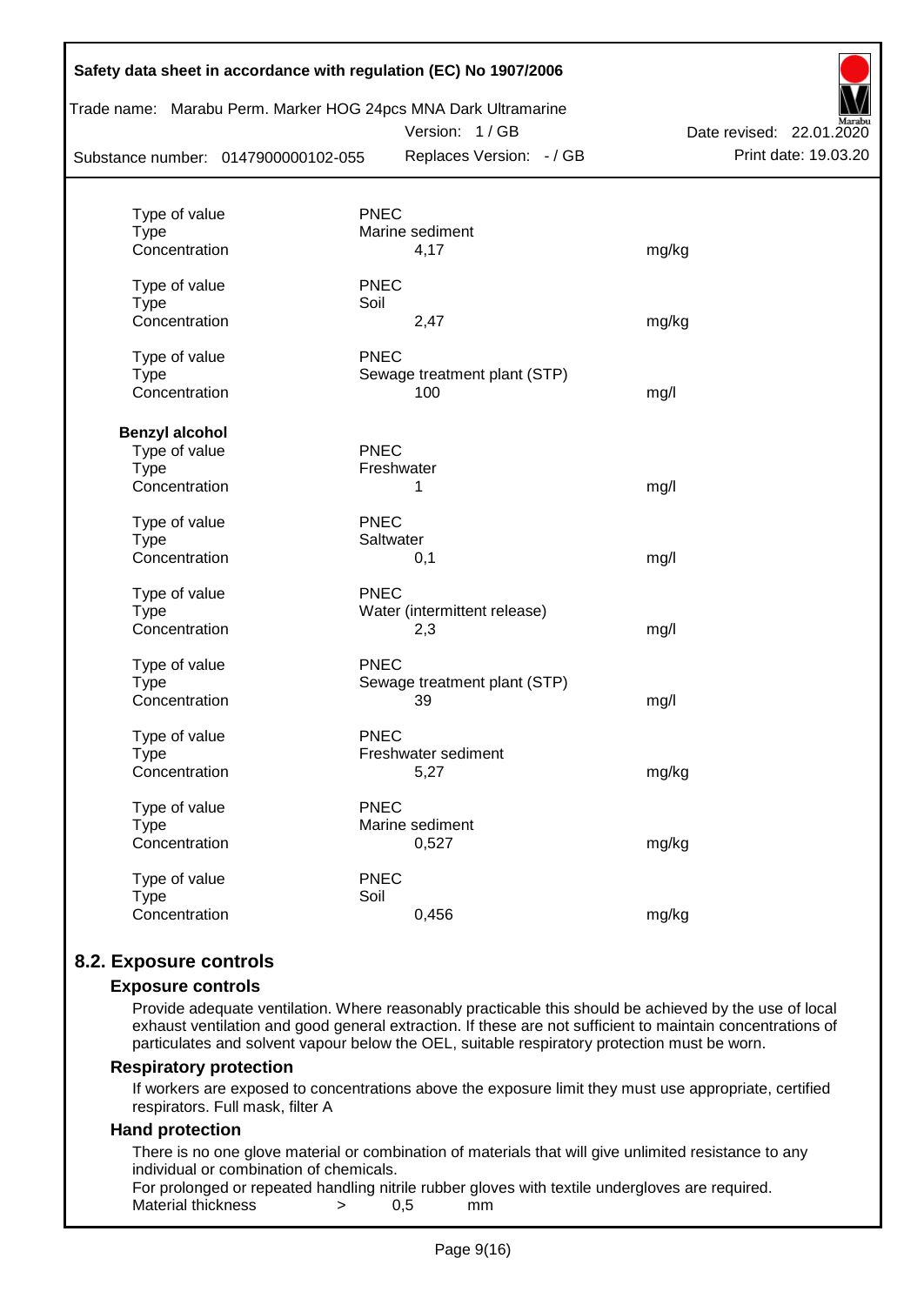| Safety data sheet in accordance with regulation (EC) No 1907/2006                                                                                                                                                                                                                                                                                                              |                                 |     |     |                                                                                                                                                                                                                                                                                                                    |
|--------------------------------------------------------------------------------------------------------------------------------------------------------------------------------------------------------------------------------------------------------------------------------------------------------------------------------------------------------------------------------|---------------------------------|-----|-----|--------------------------------------------------------------------------------------------------------------------------------------------------------------------------------------------------------------------------------------------------------------------------------------------------------------------|
| Trade name: Marabu Perm. Marker HOG 24pcs MNA Dark Ultramarine                                                                                                                                                                                                                                                                                                                 | Version: 1/GB                   |     |     | Date revised: 22.01.2020                                                                                                                                                                                                                                                                                           |
| Substance number: 0147900000102-055                                                                                                                                                                                                                                                                                                                                            | Replaces Version: - / GB        |     |     | Print date: 19.03.20                                                                                                                                                                                                                                                                                               |
| Breakthrough time<br>$\overline{\phantom{0}}$<br>The breakthrough time must be greater than the end use time of the product.<br>replacement must be followed.<br>Gloves should be replaced regularly and if there is any sign of damage to the glove material.<br>Always ensure that gloves are free from defects and that they are stored and used correctly.<br>maintenance. | 30                              | min |     | The instructions and information provided by the glove manufacturer on use, storage, maintenance and<br>The performance or effectiveness of the glove may be reduced by physical/ chemical damage and poor<br>Barrier creams may help to protect the exposed areas of the skin, they should however not be applied |
| once exposure has occurred.                                                                                                                                                                                                                                                                                                                                                    |                                 |     |     |                                                                                                                                                                                                                                                                                                                    |
| Eye protection                                                                                                                                                                                                                                                                                                                                                                 |                                 |     |     |                                                                                                                                                                                                                                                                                                                    |
| Use safety eyewear designed to protect against splash of liquids.                                                                                                                                                                                                                                                                                                              |                                 |     |     |                                                                                                                                                                                                                                                                                                                    |
| <b>Body protection</b>                                                                                                                                                                                                                                                                                                                                                         |                                 |     |     |                                                                                                                                                                                                                                                                                                                    |
| Cotton or cotton/synthetic overalls or coveralls are normally suitable.                                                                                                                                                                                                                                                                                                        |                                 |     |     |                                                                                                                                                                                                                                                                                                                    |
|                                                                                                                                                                                                                                                                                                                                                                                |                                 |     |     |                                                                                                                                                                                                                                                                                                                    |
| <b>SECTION 9: Physical and chemical properties</b>                                                                                                                                                                                                                                                                                                                             |                                 |     |     |                                                                                                                                                                                                                                                                                                                    |
| 9.1. Information on basic physical and chemical properties                                                                                                                                                                                                                                                                                                                     |                                 |     |     |                                                                                                                                                                                                                                                                                                                    |
| <b>Form</b>                                                                                                                                                                                                                                                                                                                                                                    | liquid                          |     |     |                                                                                                                                                                                                                                                                                                                    |
| <b>Colour</b>                                                                                                                                                                                                                                                                                                                                                                  | coloured                        |     |     |                                                                                                                                                                                                                                                                                                                    |
| <b>Odour</b>                                                                                                                                                                                                                                                                                                                                                                   | mild, alcoholic                 |     |     |                                                                                                                                                                                                                                                                                                                    |
| <b>Odour threshold</b>                                                                                                                                                                                                                                                                                                                                                         |                                 |     |     |                                                                                                                                                                                                                                                                                                                    |
| Remarks                                                                                                                                                                                                                                                                                                                                                                        | No data available               |     |     |                                                                                                                                                                                                                                                                                                                    |
| pH value                                                                                                                                                                                                                                                                                                                                                                       |                                 |     |     |                                                                                                                                                                                                                                                                                                                    |
| Value                                                                                                                                                                                                                                                                                                                                                                          | 5,5                             | to  | 7,5 |                                                                                                                                                                                                                                                                                                                    |
| <b>Melting point</b>                                                                                                                                                                                                                                                                                                                                                           |                                 |     |     |                                                                                                                                                                                                                                                                                                                    |
| Remarks                                                                                                                                                                                                                                                                                                                                                                        | not determined                  |     |     |                                                                                                                                                                                                                                                                                                                    |
| <b>Freezing point</b>                                                                                                                                                                                                                                                                                                                                                          |                                 |     |     |                                                                                                                                                                                                                                                                                                                    |
| Remarks                                                                                                                                                                                                                                                                                                                                                                        | not determined                  |     |     |                                                                                                                                                                                                                                                                                                                    |
| Initial boiling point and boiling range<br>Value                                                                                                                                                                                                                                                                                                                               |                                 |     | 90  | $\rm ^{\circ}C$                                                                                                                                                                                                                                                                                                    |
|                                                                                                                                                                                                                                                                                                                                                                                | 80                              | to  |     |                                                                                                                                                                                                                                                                                                                    |
| <b>Flash point</b><br>Value                                                                                                                                                                                                                                                                                                                                                    | 35                              |     |     | $\rm ^{\circ}C$                                                                                                                                                                                                                                                                                                    |
| Method                                                                                                                                                                                                                                                                                                                                                                         | ASTM D 6450 (CCCFP)             |     |     |                                                                                                                                                                                                                                                                                                                    |
| Evaporation rate (ether $= 1$ ) :                                                                                                                                                                                                                                                                                                                                              |                                 |     |     |                                                                                                                                                                                                                                                                                                                    |
| Remarks                                                                                                                                                                                                                                                                                                                                                                        | not determined                  |     |     |                                                                                                                                                                                                                                                                                                                    |
| <b>Flammability (solid, gas)</b><br>Not applicable                                                                                                                                                                                                                                                                                                                             |                                 |     |     |                                                                                                                                                                                                                                                                                                                    |
| Upper/lower flammability or explosive limits                                                                                                                                                                                                                                                                                                                                   |                                 |     |     |                                                                                                                                                                                                                                                                                                                    |
| Lower explosion limit                                                                                                                                                                                                                                                                                                                                                          | 1,5<br>appr.                    |     |     | %(V)                                                                                                                                                                                                                                                                                                               |
| Upper explosion limit<br>Source                                                                                                                                                                                                                                                                                                                                                | 15<br>appr.<br>Literature value |     |     | $%$ (V)                                                                                                                                                                                                                                                                                                            |
| <b>Vapour density</b>                                                                                                                                                                                                                                                                                                                                                          |                                 |     |     |                                                                                                                                                                                                                                                                                                                    |
| Remarks                                                                                                                                                                                                                                                                                                                                                                        | not determined                  |     |     |                                                                                                                                                                                                                                                                                                                    |
| <b>Density</b>                                                                                                                                                                                                                                                                                                                                                                 |                                 |     |     |                                                                                                                                                                                                                                                                                                                    |
|                                                                                                                                                                                                                                                                                                                                                                                | not determined                  |     |     |                                                                                                                                                                                                                                                                                                                    |
| Remarks                                                                                                                                                                                                                                                                                                                                                                        |                                 |     |     |                                                                                                                                                                                                                                                                                                                    |
| Solubility in water                                                                                                                                                                                                                                                                                                                                                            |                                 |     |     |                                                                                                                                                                                                                                                                                                                    |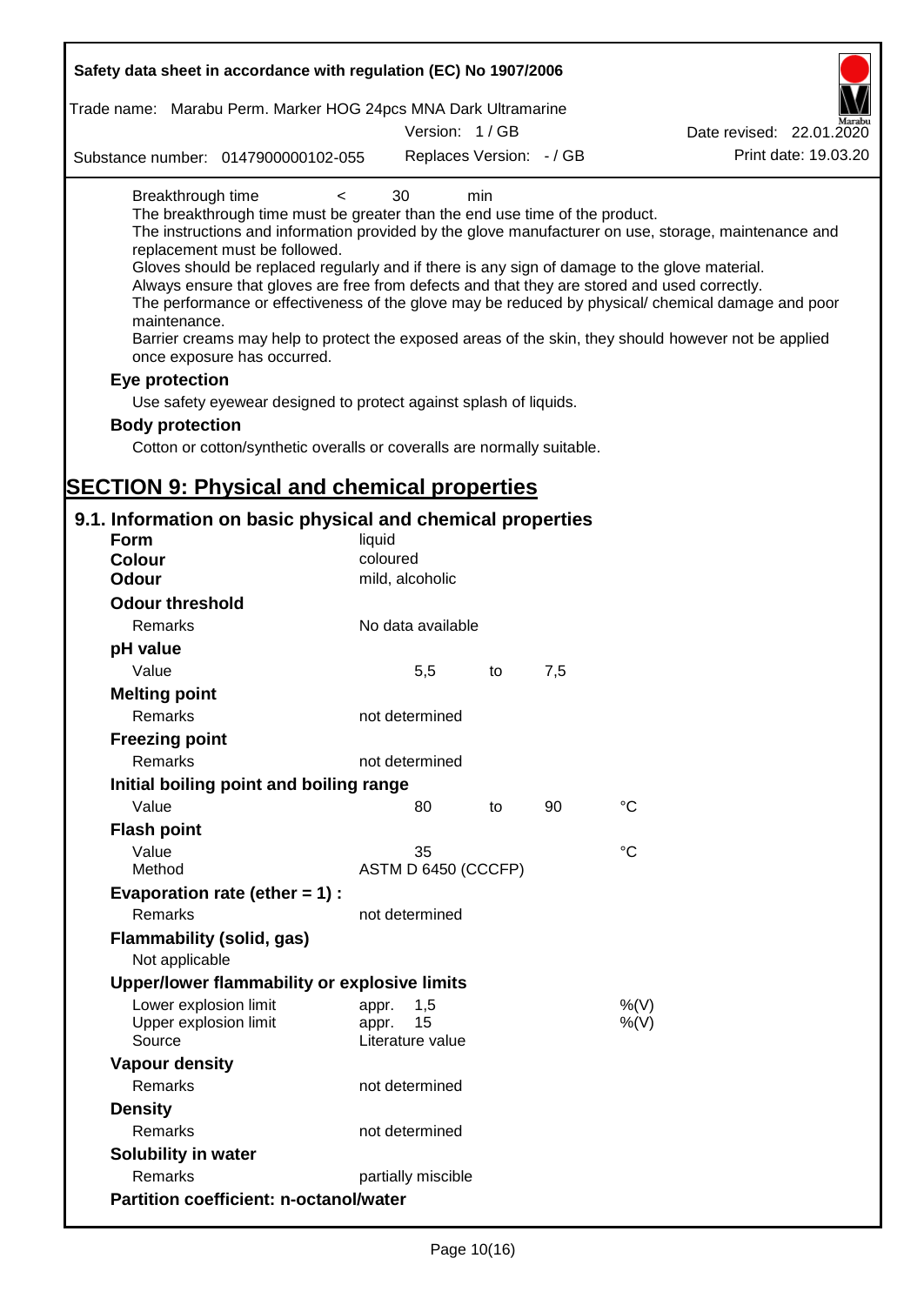| Safety data sheet in accordance with regulation (EC) No 1907/2006<br>Trade name: Marabu Perm. Marker HOG 24pcs MNA Dark Ultramarine                                   |        |                                                  |    |   |       |                                                                   |
|-----------------------------------------------------------------------------------------------------------------------------------------------------------------------|--------|--------------------------------------------------|----|---|-------|-------------------------------------------------------------------|
|                                                                                                                                                                       |        | Version: 1/GB                                    |    |   |       | Date revised: 22.01.2020                                          |
| Substance number: 0147900000102-055                                                                                                                                   |        | Replaces Version: - / GB                         |    |   |       | Print date: 19.03.20                                              |
| Remarks                                                                                                                                                               |        | Not applicable                                   |    |   |       |                                                                   |
| Ignition temperature                                                                                                                                                  |        |                                                  |    |   |       |                                                                   |
| Value                                                                                                                                                                 | appr.  | 287                                              |    |   | °C    |                                                                   |
| Source                                                                                                                                                                |        | Literature value                                 |    |   |       |                                                                   |
| <b>Viscosity</b>                                                                                                                                                      |        |                                                  |    |   |       |                                                                   |
| Value                                                                                                                                                                 |        | 3                                                | to | 6 | mPa.s |                                                                   |
| <b>Efflux time</b>                                                                                                                                                    |        |                                                  |    |   |       |                                                                   |
| <b>Remarks</b>                                                                                                                                                        |        | not determined                                   |    |   |       |                                                                   |
| <b>Explosive properties</b>                                                                                                                                           |        |                                                  |    |   |       |                                                                   |
| evaluation                                                                                                                                                            | no     |                                                  |    |   |       |                                                                   |
| <b>Oxidising properties</b>                                                                                                                                           |        |                                                  |    |   |       |                                                                   |
| evaluation                                                                                                                                                            |        | None known                                       |    |   |       |                                                                   |
| 9.2. Other information                                                                                                                                                |        |                                                  |    |   |       |                                                                   |
| <b>Other information</b>                                                                                                                                              |        |                                                  |    |   |       |                                                                   |
| The physical specifications are approximate values and refer to the used safety relevant component(s).                                                                |        |                                                  |    |   |       |                                                                   |
|                                                                                                                                                                       |        |                                                  |    |   |       |                                                                   |
| <b>SECTION 10: Stability and reactivity</b>                                                                                                                           |        |                                                  |    |   |       |                                                                   |
| 10.1. Reactivity<br>No hazardous reactions when stored and handled according to prescribed instructions.                                                              |        |                                                  |    |   |       |                                                                   |
| 10.2. Chemical stability<br>Stable under recommended storage and handling conditions (see section 7).                                                                 |        |                                                  |    |   |       |                                                                   |
| 10.3. Possibility of hazardous reactions<br>Keep away from oxidising agents, strongly alkaline and strongly acid materials in order to avoid<br>exothermic reactions. |        |                                                  |    |   |       |                                                                   |
| 10.4. Conditions to avoid<br>When exposed to high temperatures may produce hazardous decomposition products.                                                          |        |                                                  |    |   |       |                                                                   |
| 10.5. Incompatible materials<br>No hazardous reactions when stored and handled according to prescribed instructions.                                                  |        |                                                  |    |   |       |                                                                   |
| 10.6. Hazardous decomposition products                                                                                                                                |        |                                                  |    |   |       |                                                                   |
| See chapter 5.2 (Firefighting measures - Special hazards arising from the substance or mixture).                                                                      |        |                                                  |    |   |       |                                                                   |
| <b>SECTION 11: Toxicological information</b>                                                                                                                          |        |                                                  |    |   |       |                                                                   |
| 11.1. Information on toxicological effects                                                                                                                            |        |                                                  |    |   |       |                                                                   |
| <b>Acute oral toxicity</b>                                                                                                                                            |        |                                                  |    |   |       |                                                                   |
| <b>ATE</b>                                                                                                                                                            | $\geq$ | 2.000                                            |    |   | mg/kg |                                                                   |
| Method                                                                                                                                                                |        | calculated value (Regulation (EC) No. 1272/2008) |    |   |       |                                                                   |
| <b>Acute oral toxicity (Components)</b>                                                                                                                               |        |                                                  |    |   |       |                                                                   |
| 1-Methoxy-2-propanol                                                                                                                                                  |        |                                                  |    |   |       |                                                                   |
| Species                                                                                                                                                               | rat    |                                                  |    |   |       |                                                                   |
| LD50                                                                                                                                                                  |        | 5200                                             |    |   | mg/kg |                                                                   |
| <b>Benzyl alcohol</b>                                                                                                                                                 |        |                                                  |    |   |       |                                                                   |
| <b>Species</b><br>LD50                                                                                                                                                | rat    | 1620                                             |    |   | mg/kg |                                                                   |
| <b>Acute dermal toxicity</b>                                                                                                                                          |        |                                                  |    |   |       |                                                                   |
| Remarks                                                                                                                                                               |        |                                                  |    |   |       | Based on available data, the classification criteria are not met. |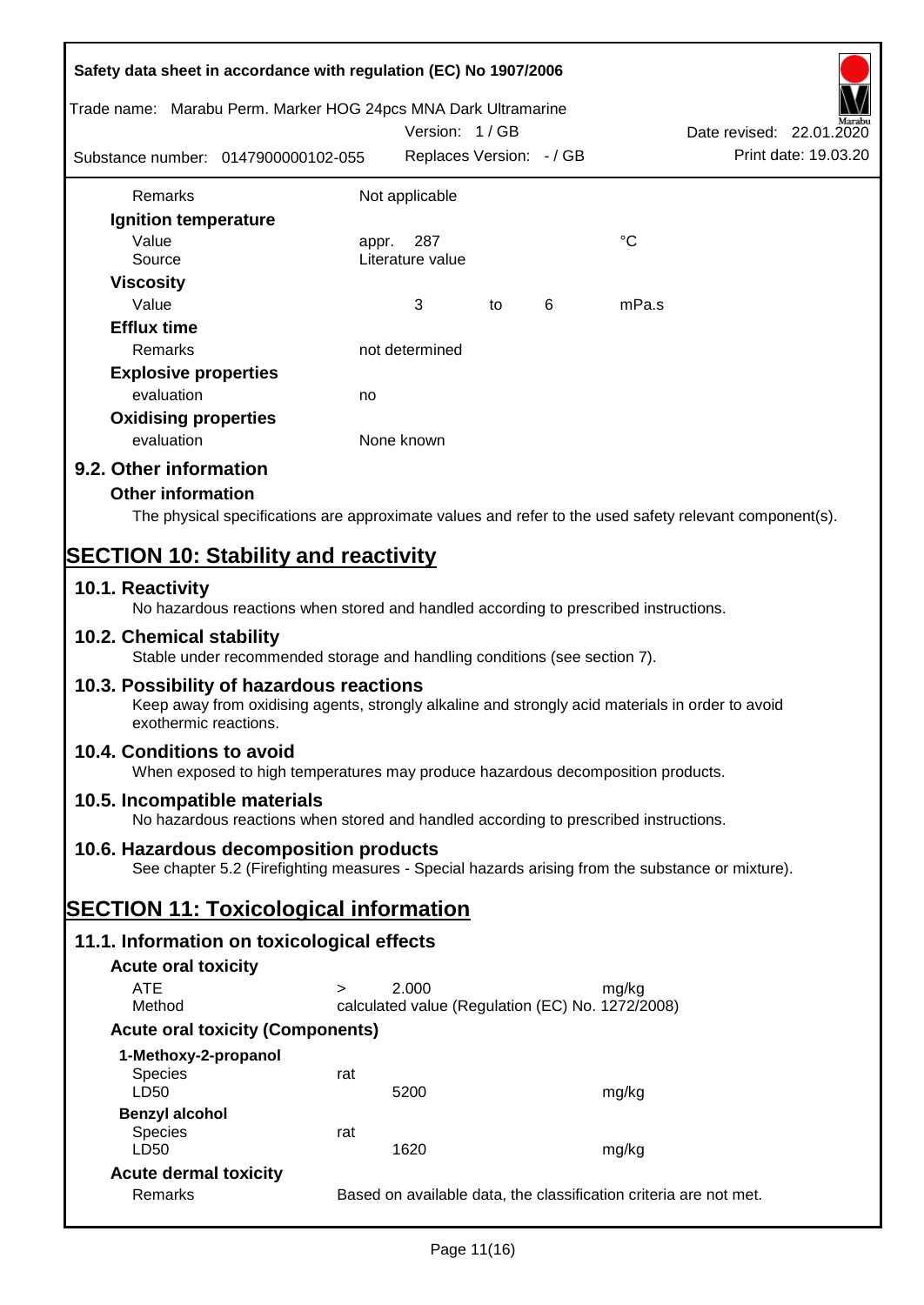| Trade name: Marabu Perm. Marker HOG 24pcs MNA Dark Ultramarine<br>Substance number: 0147900000102-055                                                                                                                                                                                                               |                                                                                                                       |        | Version: 1/GB<br>Replaces Version: - / GB |                                                                   | Date revised: 22.01.2020<br>Print date: 19.03.20 |
|---------------------------------------------------------------------------------------------------------------------------------------------------------------------------------------------------------------------------------------------------------------------------------------------------------------------|-----------------------------------------------------------------------------------------------------------------------|--------|-------------------------------------------|-------------------------------------------------------------------|--------------------------------------------------|
| <b>Acute dermal toxicity (Components)</b>                                                                                                                                                                                                                                                                           |                                                                                                                       |        |                                           |                                                                   |                                                  |
| 1-Methoxy-2-propanol                                                                                                                                                                                                                                                                                                |                                                                                                                       |        |                                           |                                                                   |                                                  |
| <b>Species</b>                                                                                                                                                                                                                                                                                                      | rabbit                                                                                                                |        |                                           |                                                                   |                                                  |
| LD50                                                                                                                                                                                                                                                                                                                |                                                                                                                       | 14000  |                                           | mg/kg                                                             |                                                  |
| <b>Acute inhalational toxicity</b>                                                                                                                                                                                                                                                                                  |                                                                                                                       |        |                                           |                                                                   |                                                  |
| <b>ATE</b>                                                                                                                                                                                                                                                                                                          | $\geq$                                                                                                                | 20     |                                           | mg/l                                                              |                                                  |
| Administration/Form                                                                                                                                                                                                                                                                                                 | Vapors                                                                                                                |        |                                           |                                                                   |                                                  |
| Method<br>Remarks                                                                                                                                                                                                                                                                                                   | calculated value (Regulation (EC) No. 1272/2008)<br>Based on available data, the classification criteria are not met. |        |                                           |                                                                   |                                                  |
| <b>Acute inhalative toxicity (Components)</b>                                                                                                                                                                                                                                                                       |                                                                                                                       |        |                                           |                                                                   |                                                  |
|                                                                                                                                                                                                                                                                                                                     |                                                                                                                       |        |                                           |                                                                   |                                                  |
| <b>Benzyl alcohol</b><br>Species                                                                                                                                                                                                                                                                                    |                                                                                                                       |        |                                           |                                                                   |                                                  |
| LD <sub>0</sub>                                                                                                                                                                                                                                                                                                     | rat                                                                                                                   | 4,178  |                                           | mg/l                                                              |                                                  |
| Duration of exposure                                                                                                                                                                                                                                                                                                |                                                                                                                       | 4      | h                                         |                                                                   |                                                  |
| Administration/Form                                                                                                                                                                                                                                                                                                 | Dust/Mist                                                                                                             |        |                                           |                                                                   |                                                  |
| Method                                                                                                                                                                                                                                                                                                              | <b>OECD 403</b>                                                                                                       |        |                                           |                                                                   |                                                  |
| <b>Benzyl alcohol</b>                                                                                                                                                                                                                                                                                               |                                                                                                                       |        |                                           |                                                                   |                                                  |
| Species                                                                                                                                                                                                                                                                                                             | rat                                                                                                                   |        |                                           |                                                                   |                                                  |
| LD50<br>Duration of exposure                                                                                                                                                                                                                                                                                        | $\geq$                                                                                                                | 5<br>4 | h                                         | mg/l                                                              |                                                  |
| Administration/Form                                                                                                                                                                                                                                                                                                 | Dust/Mist                                                                                                             |        |                                           |                                                                   |                                                  |
| Method                                                                                                                                                                                                                                                                                                              | <b>OECD 403</b>                                                                                                       |        |                                           |                                                                   |                                                  |
| <b>Skin corrosion/irritation</b>                                                                                                                                                                                                                                                                                    |                                                                                                                       |        |                                           |                                                                   |                                                  |
| Remarks                                                                                                                                                                                                                                                                                                             |                                                                                                                       |        |                                           | Based on available data, the classification criteria are not met. |                                                  |
| Serious eye damage/irritation                                                                                                                                                                                                                                                                                       |                                                                                                                       |        |                                           |                                                                   |                                                  |
| evaluation                                                                                                                                                                                                                                                                                                          | irritant                                                                                                              |        |                                           |                                                                   |                                                  |
| Remarks                                                                                                                                                                                                                                                                                                             |                                                                                                                       |        | The classification criteria are met.      |                                                                   |                                                  |
| <b>Sensitization</b>                                                                                                                                                                                                                                                                                                |                                                                                                                       |        |                                           |                                                                   |                                                  |
| Remarks                                                                                                                                                                                                                                                                                                             |                                                                                                                       |        |                                           | Based on available data, the classification criteria are not met. |                                                  |
| <b>Mutagenicity</b>                                                                                                                                                                                                                                                                                                 |                                                                                                                       |        |                                           |                                                                   |                                                  |
| Remarks                                                                                                                                                                                                                                                                                                             |                                                                                                                       |        |                                           | Based on available data, the classification criteria are not met. |                                                  |
| <b>Reproductive toxicity</b>                                                                                                                                                                                                                                                                                        |                                                                                                                       |        |                                           |                                                                   |                                                  |
| Remarks                                                                                                                                                                                                                                                                                                             |                                                                                                                       |        |                                           | Based on available data, the classification criteria are not met. |                                                  |
| Carcinogenicity                                                                                                                                                                                                                                                                                                     |                                                                                                                       |        |                                           |                                                                   |                                                  |
| Remarks                                                                                                                                                                                                                                                                                                             |                                                                                                                       |        |                                           | Based on available data, the classification criteria are not met. |                                                  |
| <b>Specific Target Organ Toxicity (STOT)</b>                                                                                                                                                                                                                                                                        |                                                                                                                       |        |                                           |                                                                   |                                                  |
|                                                                                                                                                                                                                                                                                                                     |                                                                                                                       |        |                                           |                                                                   |                                                  |
| <b>Single exposure</b><br>Remarks                                                                                                                                                                                                                                                                                   |                                                                                                                       |        | The classification criteria are met.      |                                                                   |                                                  |
| evaluation                                                                                                                                                                                                                                                                                                          |                                                                                                                       |        | May cause drowsiness or dizziness.        |                                                                   |                                                  |
| <b>Repeated exposure</b><br>Remarks                                                                                                                                                                                                                                                                                 |                                                                                                                       |        |                                           | Based on available data, the classification criteria are not met. |                                                  |
| <b>Aspiration hazard</b>                                                                                                                                                                                                                                                                                            |                                                                                                                       |        |                                           |                                                                   |                                                  |
|                                                                                                                                                                                                                                                                                                                     |                                                                                                                       |        |                                           |                                                                   |                                                  |
| Based on available data, the classification criteria are not met.                                                                                                                                                                                                                                                   |                                                                                                                       |        |                                           |                                                                   |                                                  |
| <b>Experience in practice</b>                                                                                                                                                                                                                                                                                       |                                                                                                                       |        |                                           |                                                                   |                                                  |
| Exposure to component solvents vapours concentration in excess of the stated occupational exposure<br>limit may result in adverse health effects such as mucous membrane and respiratory system irritation<br>and adverse effects on kidney, liver and central nervous system. Symptoms and signs include headache, |                                                                                                                       |        |                                           |                                                                   |                                                  |

dizziness, fatigue, muscular weakness, drowsiness and in extreme cases, loss of consciousness. Solvents may cause some of the above effects by absorption through the skin. Repeated or prolonged contact with the mixture may cause removal of natural fat from the skin resulting in non-allergic contact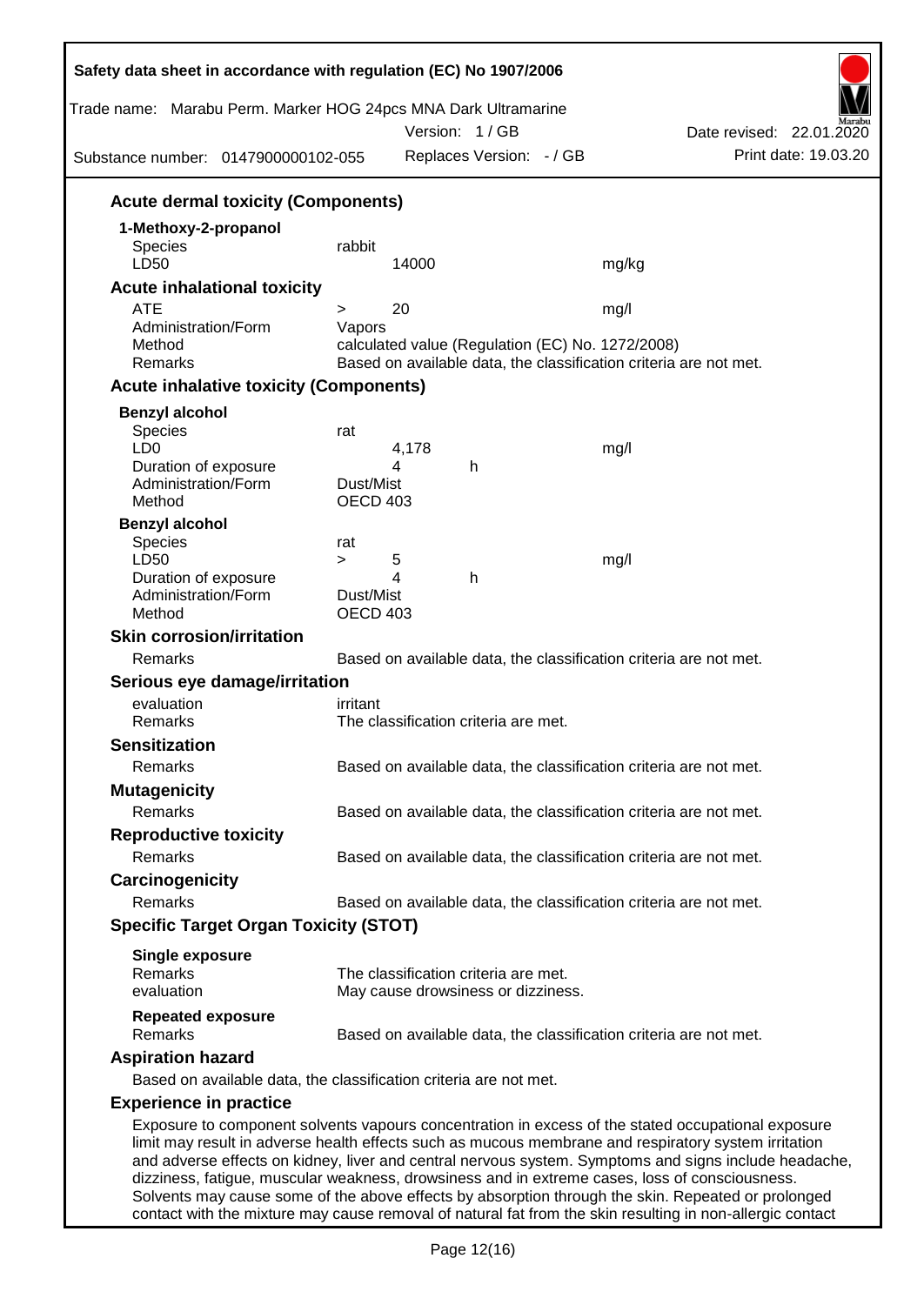| Safety data sheet in accordance with regulation (EC) No 1907/2006                                                                                                                                                                                                                                                                                                                                                                                                                                                                                                                                 |                   |                            |                              |                                                    |                                                                                                       |
|---------------------------------------------------------------------------------------------------------------------------------------------------------------------------------------------------------------------------------------------------------------------------------------------------------------------------------------------------------------------------------------------------------------------------------------------------------------------------------------------------------------------------------------------------------------------------------------------------|-------------------|----------------------------|------------------------------|----------------------------------------------------|-------------------------------------------------------------------------------------------------------|
| Trade name: Marabu Perm. Marker HOG 24pcs MNA Dark Ultramarine                                                                                                                                                                                                                                                                                                                                                                                                                                                                                                                                    |                   |                            |                              |                                                    |                                                                                                       |
|                                                                                                                                                                                                                                                                                                                                                                                                                                                                                                                                                                                                   |                   |                            | Version: 1/GB                |                                                    | Date revised: 22.01.2020                                                                              |
| Substance number: 0147900000102-055                                                                                                                                                                                                                                                                                                                                                                                                                                                                                                                                                               |                   |                            | Replaces Version: - / GB     |                                                    | Print date: 19.03.20                                                                                  |
| dermatitis and absorption through the skin. The liquid splashed in the eyes may cause irritation and<br>known, delayed and immediate effects and also chronic effects of components from short-term and<br>long-term exposure by oral, inhalation and dermal routes of exposure and eye contact.<br><b>Other information</b><br>There are no data available on the mixture itself.<br>The mixture has been assessed following the additivity method of the CLP Regulation (EC) No<br>1272/2008 and classified for toxicological hazards accordingly.<br><b>SECTION 12: Ecological information</b> |                   |                            |                              |                                                    | reversible damage. Ingestion may cause nausea, diarrhoea and vomiting. This takes into account, where |
| 12.1. Toxicity                                                                                                                                                                                                                                                                                                                                                                                                                                                                                                                                                                                    |                   |                            |                              |                                                    |                                                                                                       |
| <b>General information</b>                                                                                                                                                                                                                                                                                                                                                                                                                                                                                                                                                                        |                   |                            |                              |                                                    |                                                                                                       |
| There are no data available on the mixture itself. Do not allow to enter drains or water courses. The<br>and is classified for eco-toxicological properties accordingly. See Sections 2 and 3 for details.                                                                                                                                                                                                                                                                                                                                                                                        |                   |                            |                              |                                                    | mixture has been assessed following the summation method of the CLP Regulation (EC) No 1272/2008      |
| <b>Fish toxicity (Components)</b>                                                                                                                                                                                                                                                                                                                                                                                                                                                                                                                                                                 |                   |                            |                              |                                                    |                                                                                                       |
| 1-Methoxy-2-propanol<br>Species<br>LC <sub>0</sub>                                                                                                                                                                                                                                                                                                                                                                                                                                                                                                                                                | $\geq$            | 4600                       | golden orfe (Leuciscus idus) | mg/l                                               |                                                                                                       |
| Duration of exposure                                                                                                                                                                                                                                                                                                                                                                                                                                                                                                                                                                              |                   | 96                         | h                            |                                                    |                                                                                                       |
| <b>Daphnia toxicity (Components)</b>                                                                                                                                                                                                                                                                                                                                                                                                                                                                                                                                                              |                   |                            |                              |                                                    |                                                                                                       |
| 1-Methoxy-2-propanol<br><b>Species</b><br><b>EC50</b>                                                                                                                                                                                                                                                                                                                                                                                                                                                                                                                                             |                   | Daphnia magna<br>23300     |                              | mg/l                                               |                                                                                                       |
| Duration of exposure                                                                                                                                                                                                                                                                                                                                                                                                                                                                                                                                                                              |                   | 48                         | h                            |                                                    |                                                                                                       |
| <b>Algae toxicity (Components)</b>                                                                                                                                                                                                                                                                                                                                                                                                                                                                                                                                                                |                   |                            |                              |                                                    |                                                                                                       |
| 1-Methoxy-2-propanol<br><b>Species</b><br><b>EC50</b><br>Duration of exposure                                                                                                                                                                                                                                                                                                                                                                                                                                                                                                                     | >                 | Desmodesmus<br>1000<br>168 | h                            | mg/l                                               |                                                                                                       |
| <b>Bacteria toxicity (Components)</b>                                                                                                                                                                                                                                                                                                                                                                                                                                                                                                                                                             |                   |                            |                              |                                                    |                                                                                                       |
| 1-Methoxy-2-propanol<br><b>Species</b><br><b>EC50</b>                                                                                                                                                                                                                                                                                                                                                                                                                                                                                                                                             | $\geq$            | activated sludge<br>1000   |                              | mg/l                                               |                                                                                                       |
| 12.2. Persistence and degradability                                                                                                                                                                                                                                                                                                                                                                                                                                                                                                                                                               |                   |                            |                              |                                                    |                                                                                                       |
| <b>General information</b><br>No data available                                                                                                                                                                                                                                                                                                                                                                                                                                                                                                                                                   |                   |                            |                              |                                                    |                                                                                                       |
| <b>Biodegradability (Components)</b>                                                                                                                                                                                                                                                                                                                                                                                                                                                                                                                                                              |                   |                            |                              |                                                    |                                                                                                       |
| 1-Methoxy-2-propanol                                                                                                                                                                                                                                                                                                                                                                                                                                                                                                                                                                              |                   |                            |                              |                                                    |                                                                                                       |
| Value                                                                                                                                                                                                                                                                                                                                                                                                                                                                                                                                                                                             |                   | 90                         |                              | $\%$                                               |                                                                                                       |
| Duration of test<br>evaluation<br>Method                                                                                                                                                                                                                                                                                                                                                                                                                                                                                                                                                          | <b>OECD 301 F</b> | 28                         | d                            | Readily biodegradable (according to OECD criteria) |                                                                                                       |
| 12.3. Bioaccumulative potential                                                                                                                                                                                                                                                                                                                                                                                                                                                                                                                                                                   |                   |                            |                              |                                                    |                                                                                                       |
| <b>General information</b>                                                                                                                                                                                                                                                                                                                                                                                                                                                                                                                                                                        |                   |                            |                              |                                                    |                                                                                                       |
| There are no data available on the mixture itself.                                                                                                                                                                                                                                                                                                                                                                                                                                                                                                                                                |                   |                            |                              |                                                    |                                                                                                       |
| <b>Partition coefficient: n-octanol/water</b>                                                                                                                                                                                                                                                                                                                                                                                                                                                                                                                                                     |                   |                            |                              |                                                    |                                                                                                       |
| Remarks                                                                                                                                                                                                                                                                                                                                                                                                                                                                                                                                                                                           |                   | Not applicable             |                              |                                                    |                                                                                                       |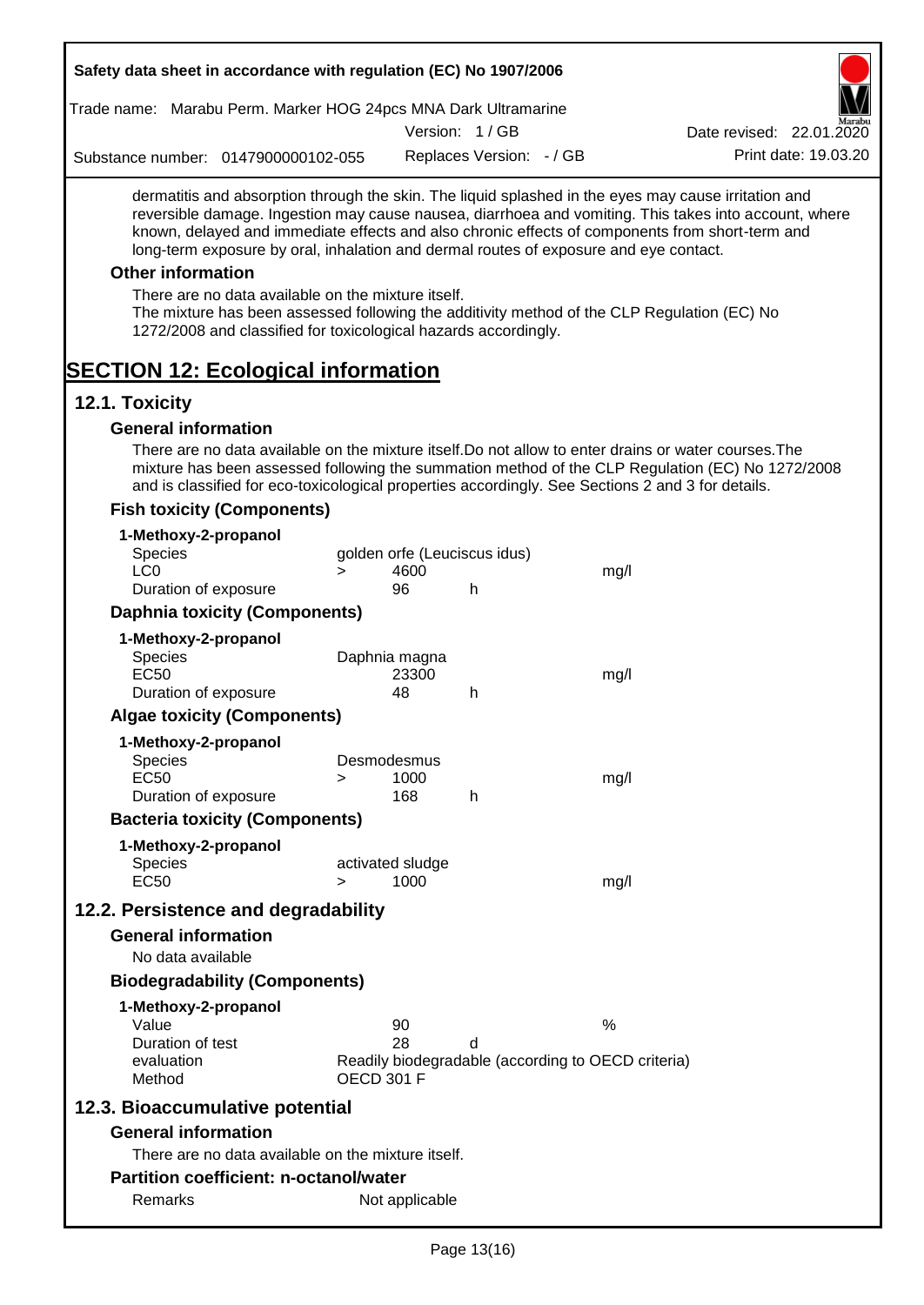Trade name: Marabu Perm. Marker HOG 24pcs MNA Dark Ultramarine

Version: 1 / GB

Substance number: 0147900000102-055



### **General information**

There are no data available on the mixture itself.

## **12.5. Results of PBT and vPvB assessment**

### **General information**

There are no data available on the mixture itself.

### **12.6. Other adverse effects**

### **General information**

There are no data available on the mixture itself.

# **SECTION 13: Disposal considerations**

### **13.1. Waste treatment methods**

### **Disposal recommendations for the product**

Do not allow to enter drains or water courses. Wastes and emptied containers should be classified in accordance with relevant national regulation. The European Waste Catalogue classification of this product, when disposed of as waste is EWC waste code 08 03 12\* waste ink containing dangerous substances If this product is mixed with other wastes, the original waste product code may no longer apply and the appropriate code should be assigned. For further information contact your local waste authority.

### **Disposal recommendations for packaging**

Using information provided in this safety data sheet, advice should be obtained from the relevant waste authority on the classification of empty containers. Empty containers must be scrapped or reconditioned.

Not emptied containers are hazardous waste (waste code number 150110).

# **SECTION 14: Transport information**

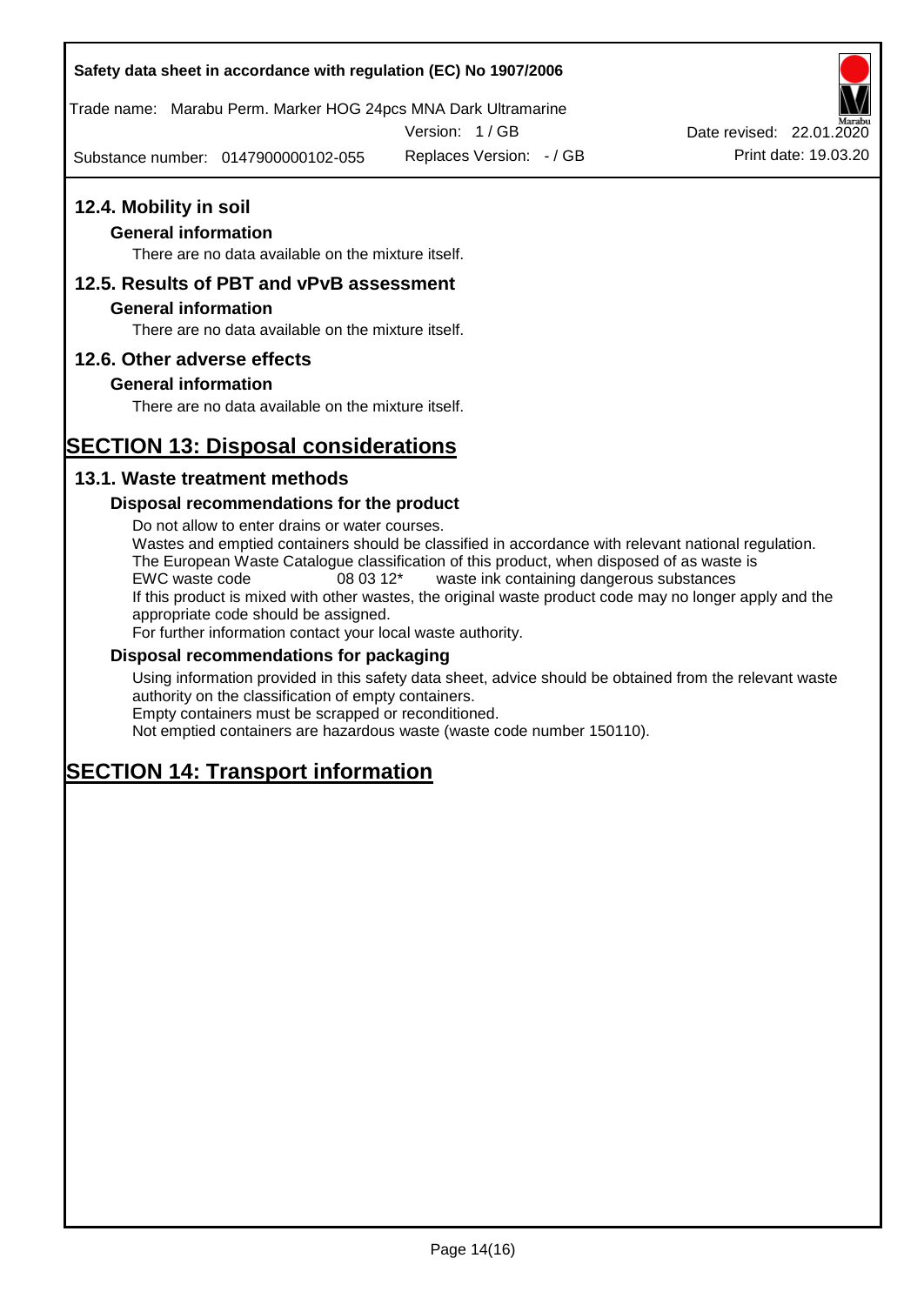

Version: 1 / GB



Replaces Version:  $-$  / GB Print date: 19.03.20 Date revised: 22.01.2020

Substance number: 0147900000102-055

|                                     | <b>Land transport ADR/RID</b> | <b>Marine transport</b><br><b>IMDG/GGVSee</b> | Air transport<br><b>ICAO/IATA</b> |
|-------------------------------------|-------------------------------|-----------------------------------------------|-----------------------------------|
| Tunnel restriction code             | $\mathsf{D}/\mathsf{E}$       |                                               |                                   |
| 14.1. UN number                     | 1263                          | 1263                                          | 1263                              |
| 14.2. UN proper shipping name       | <b>PAINT</b>                  | <b>PAINT</b>                                  | <b>PAINT</b>                      |
| 14.3. Transport hazard<br>class(es) | 3                             | 3                                             | 3                                 |
| Label                               |                               |                                               |                                   |
| 14.4. Packing group                 | Ш                             | Ш                                             | Ш                                 |
| Special provision                   | 640E                          |                                               |                                   |
| <b>Limited Quantity</b>             | 51                            |                                               |                                   |
| Transport category                  | 3                             |                                               |                                   |
| 14.5. Environmental hazards         |                               | no                                            |                                   |

# **Information for all modes of transport**

### **14.6. Special precautions for user**

Transport within the user's premises:

Always transport in closed containers that are upright and secure.

Ensure that persons transporting the product know what to do in the event of an accident or spillage.

## **Other information**

**14.7. Transport in bulk according to Annex II of Marpol and the IBC Code**

# no

# **SECTION 15: Regulatory information**

## **15.1. Safety, health and environmental regulations/legislation specific for the substance or mixture**

## **VOC**

VOC (EU) 75 %

## **Other information**

The product does not contain substances of very high concern (SVHC).

## **15.2. Chemical safety assessment**

For this preparation a chemical safety assessment has not been carried out.

# **SECTION 16: Other information**

**Hazard statements listed in Chapter 3**